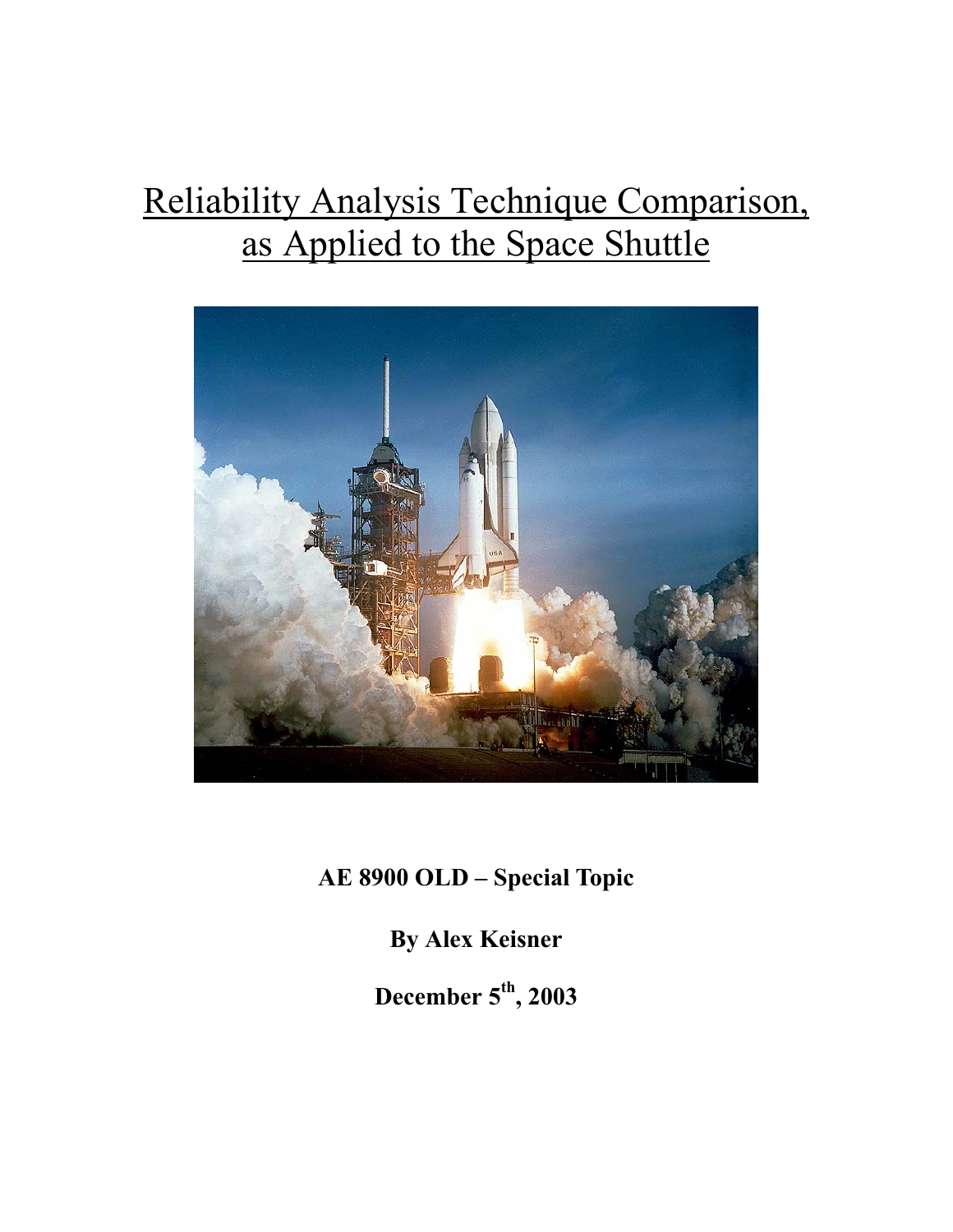# TABLE OF CONTENTS

| 2.2 The Columbia Accident | 12  |
|---------------------------|-----|
|                           |     |
|                           |     |
|                           | 17  |
|                           | 18  |
|                           |     |
|                           | .20 |
|                           | 21  |
|                           | 23  |
|                           | .26 |
|                           | .26 |
|                           | .28 |
|                           | .34 |
|                           | .38 |
|                           | .42 |
| References.               | .45 |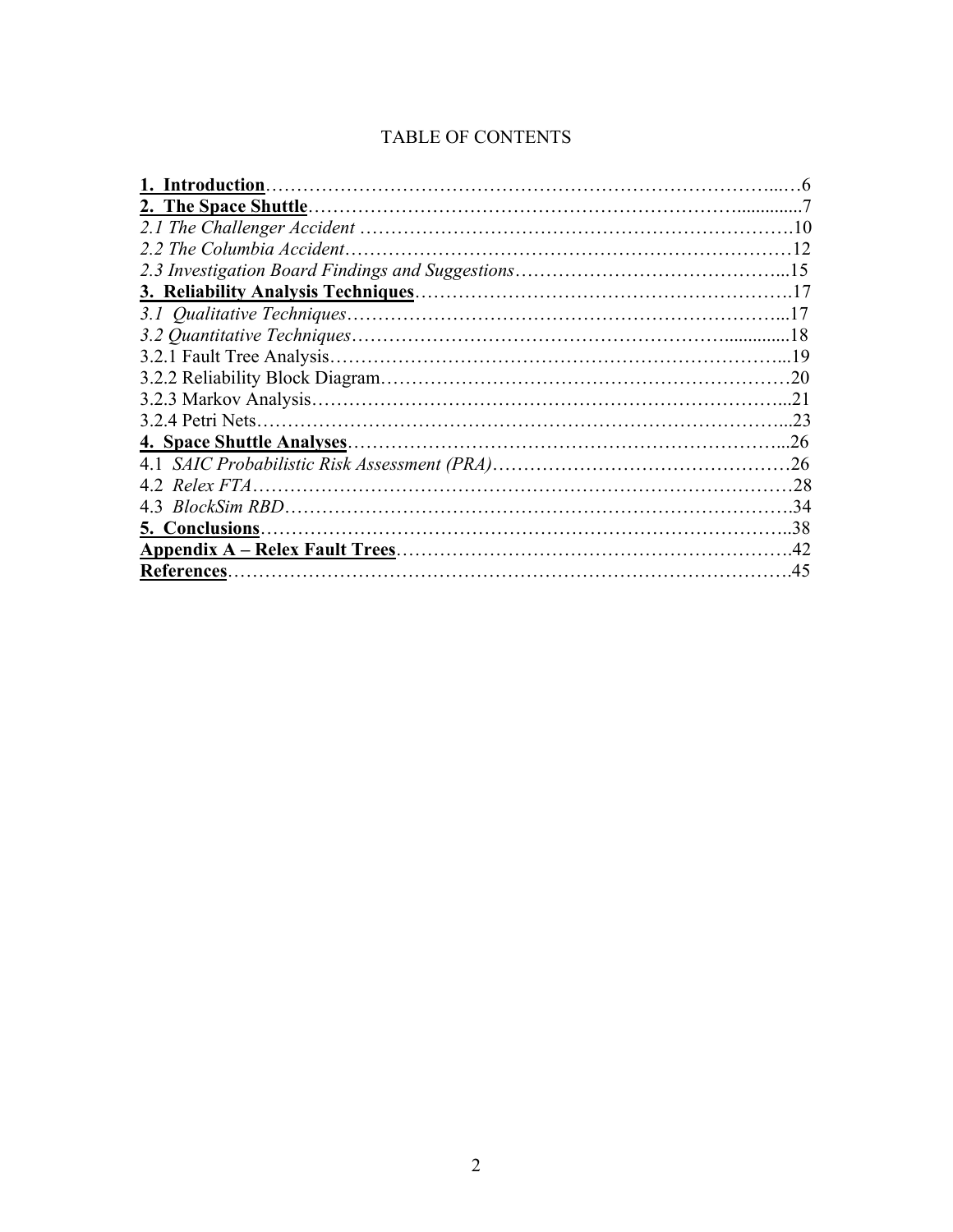# LIST OF FIGURES

| Figure $3.1$ – Sample FTA                                                               |     |
|-----------------------------------------------------------------------------------------|-----|
|                                                                                         |     |
|                                                                                         |     |
|                                                                                         | 24  |
| Figure 4.1 – The top event and some subsequent high level events of the LOV PRA com-    |     |
|                                                                                         | .27 |
| Figure 4.1 – The top event and some subsequent high level events of the LOV PRA com-    |     |
| pleted by SAIC                                                                          | 29  |
| Figure 4.3 – LOV Relex fault tree with added detail under LOV due to SSME30             |     |
| Figure 4.4 – Plot of top event probability versus level of detail31                     |     |
| Figure 4.5 - Relex fault tree of LOV due to SSME.                                       | 32  |
| Figure 4.6 – LOV due to SSME failure to maintain proper configuration portion of PRA    |     |
|                                                                                         | 33  |
| Figure 4.7 – LOV due to SSME failure to contain energetic gas and debris portion of33   |     |
| Figure 4.8 - Relex FTA of LOV due to APU failure to contain energetic gas and debris34  |     |
| Figure 4.9 – All four parts of the PRA fault tree associated with APU hydrazine turbine |     |
|                                                                                         |     |
|                                                                                         |     |
|                                                                                         | .36 |
| Figure 4.12 – BlockSim RBD of APU hydrazine turbine overspeed and hub failure37         |     |
|                                                                                         | .38 |
|                                                                                         |     |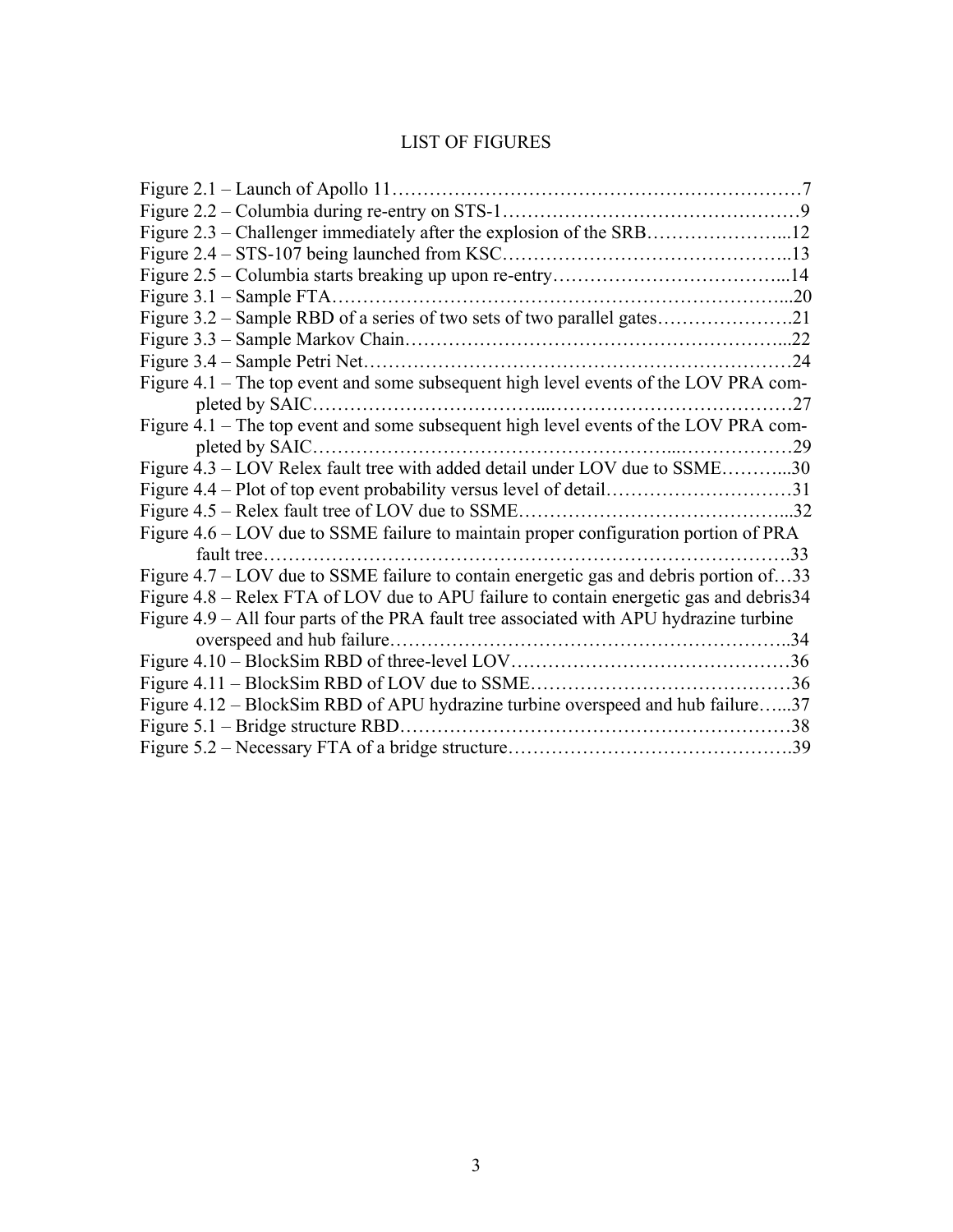# LIST OF TABLES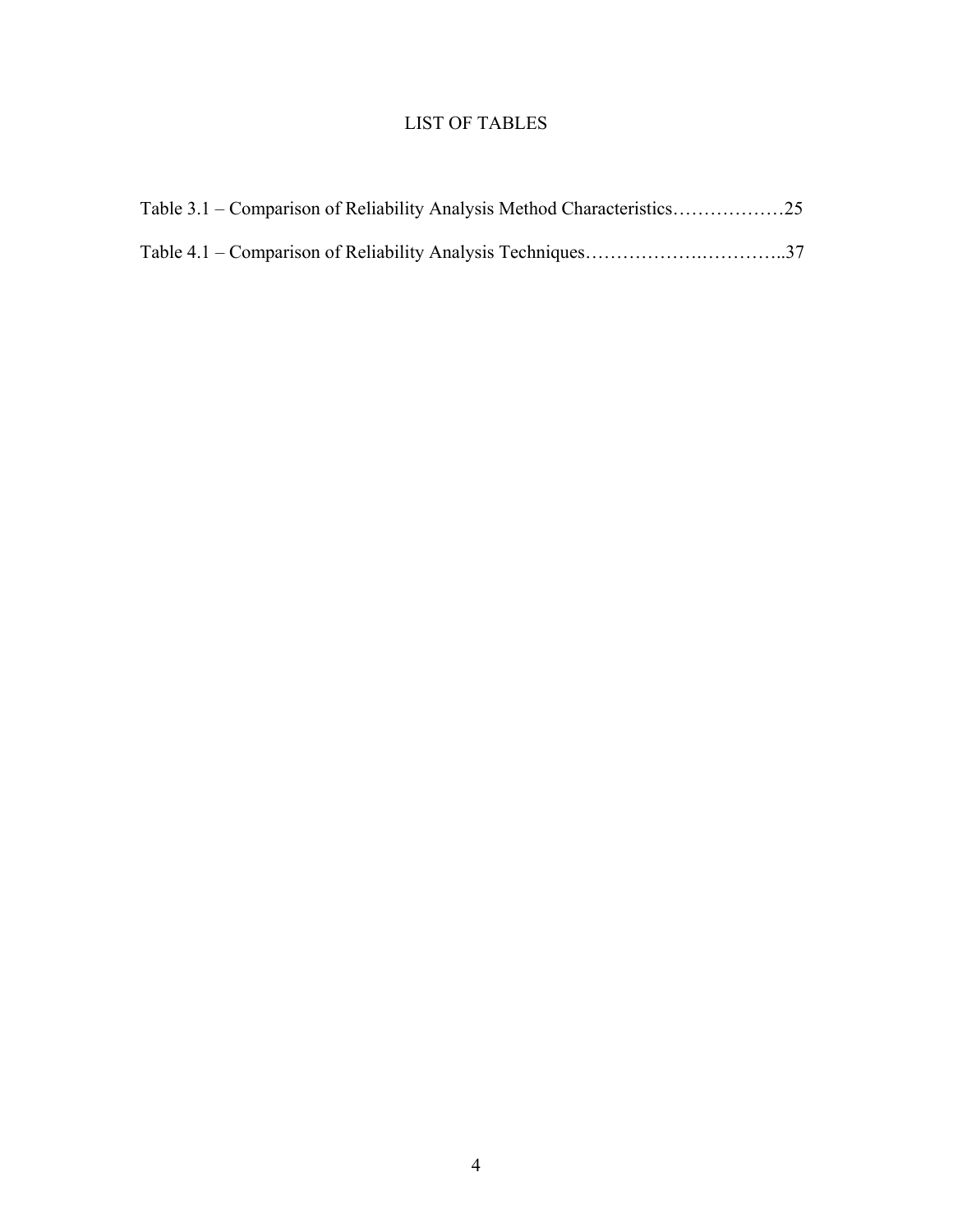# LIST OF ACRONYMS

| <b>APU</b>    | <b>Auxiliary Power Unit</b>                      |
|---------------|--------------------------------------------------|
| <b>EAFB</b>   | <b>Edwards Air Force Base</b>                    |
| ET            | <b>External Tank</b>                             |
| <b>FMEA</b>   | Failure Modes and Effects Analysis               |
| <b>FMECA</b>  | Failure Modes, Effects, and Criticality Analysis |
| <b>FTA</b>    | <b>Fault Tree Analysis</b>                       |
| <b>KSC</b>    | <b>Kennedy Space Center</b>                      |
| LOV           | Loss of Vehicle                                  |
| <b>MEIDEX</b> | Mediterranean-Israeli Dust Experiment            |
| <b>NASA</b>   | National Aeronautics and Space Agency            |
| <b>PRA</b>    | Probabilistic Risk Assessment                    |
| <b>RCC</b>    | Reinforced Carbon-Carbon                         |
| <b>RLV</b>    | Reusable Launch Vehicle                          |
| <b>SRB</b>    | Solid Rocket Booster                             |
| <b>SSME</b>   | Space Shuttle Main Engine                        |
| <b>STS</b>    | <b>Space Transportation System</b>               |
| <b>TPS</b>    | <b>Thermal Protection System</b>                 |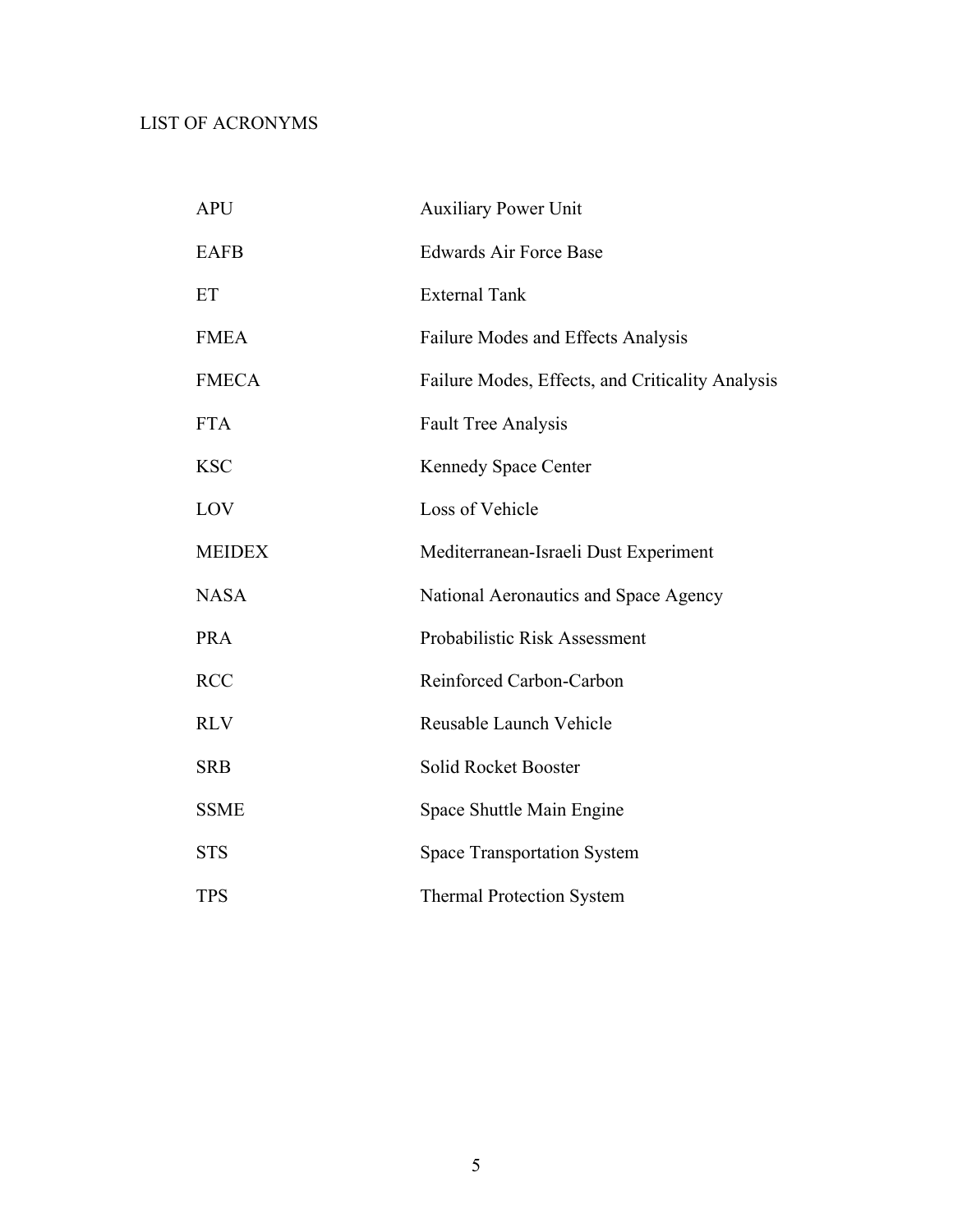#### **1. Introduction**

With the events of the Columbia Space Shuttle accident and all of the investigation and speculation that followed, safety and reliability have become much more focused upon in the space industry. To this day, even with technology growing and advancing as it has, there has not been a single reliability analysis technique developed to perfectly model any advanced system, especially a system as complex as the Space Shuttle. All methods currently used have many advantages, along with several faults inherent in each technique.

Within the reliability community there are several different methods that are used, and there is no consensus of which is the best method to use. Even when determining the best method, there are many criteria that could be used to make this distinction. Whether it be the easiest to use, the most accurate to represent a complex model, the fastest computational tool, the most simplified method, or an array of other measures of which analysis is "best", there is no clear-cut favorite for most of these. The most widely used method of reliability analysis within the Aerospace Engineering community is Fault Tree Analysis (FTA), which is good for modeling complex systems in that it is a relatively simple method. However, many say FTA is too simplified and unable to accurately model complex systems for several reasons.<sup>1</sup>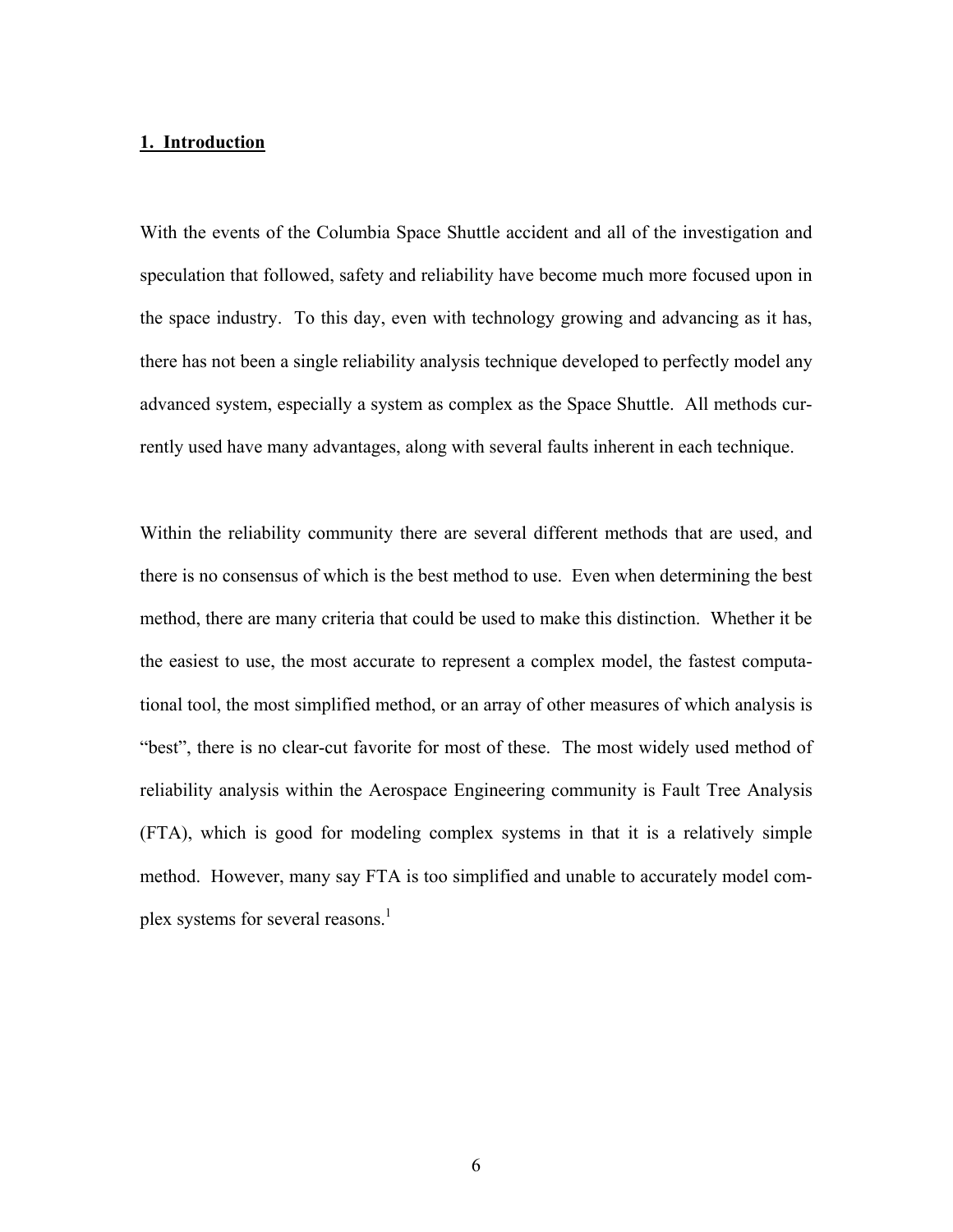## **2. The Space Shuttle**

Human space flight began on April  $12<sup>th</sup>$ , 1961, when cosmonaut Yuri Gagarin was launched into orbit aboard the Vostok 1. This was accomplished in the midst of the space race in which the former Soviet Union and the United States were constantly competing and trying to better one another in the area of human space travel. The space race has often been credited with helping to advance the technologies involved, and propel space travel forward at an incredible rate that would not have been possible otherwise.



Figure 2.1 – Launch of Apollo 11.

The National Aeronautics and Space Agency (NASA) was constantly looking to the future during this time. During the height of the Apollo program in the late 1960s NASA was concurrently probing its next possible major human spaceflight efforts. (Figure 2.1)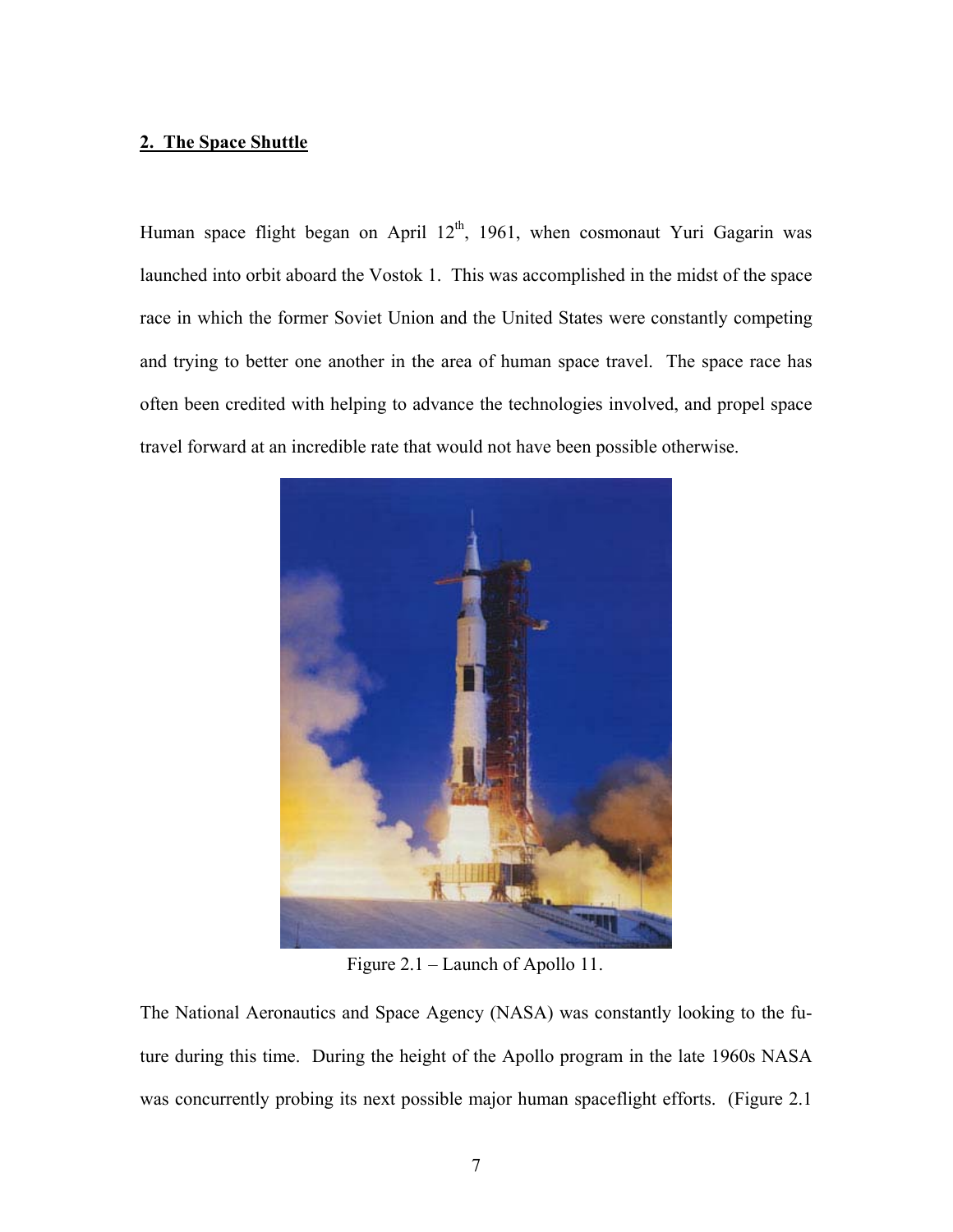shows the launch of Apollo 11 aboard a Saturn V booster.) In January 1972, President Richard Nixon declared that NASA would begin development of a Space Transportation System (STS), more commonly known as the Space Shuttle. $2^2$ 

The idea behind the Space Shuttle was to provide relatively inexpensive, frequent access to space through the use of a reusable launch vehicle (RLV). NASA had envisioned the use of a fully reusable vehicle in order to keep the trip costs at a minimum, with visions of space stations in orbit around the Earth, as well as in lunar orbit and eventually on the lunar surface. When it was realized that these visions of future use and exploration were infeasible, NASA aimed to justify the Space Shuttle on economic grounds, projecting that through the combination of military, commercial, and scientific payloads, the Space Shuttle could be flown for 50 missions a year. However, many of the commitments made by NASA during the policy process lead to a design aimed at satisfying many conflicting requirements. The goals were a vehicle capable of carrying large payloads and crossrange capability, but with low development costs and an even lower operating cost. The result of all of this conflict within the design requirements has been a vehicle that is very costly and difficult to operate, and is much riskier than was originally anticipated.<sup>3</sup>

Once completed, the Space Shuttle was subjected to a vast array of tests well before its first flight. But unlike with the other spacecraft NASA had operated, the Space Shuttle was tested much differently. The philosophy of the Space Shuttle Program was to ground-test key hardware elements, such as the Solid Rocket Boosters (SRB), the External Tank (ET), the Orbiter, and the Space Shuttle Main Engines (SSME) separately.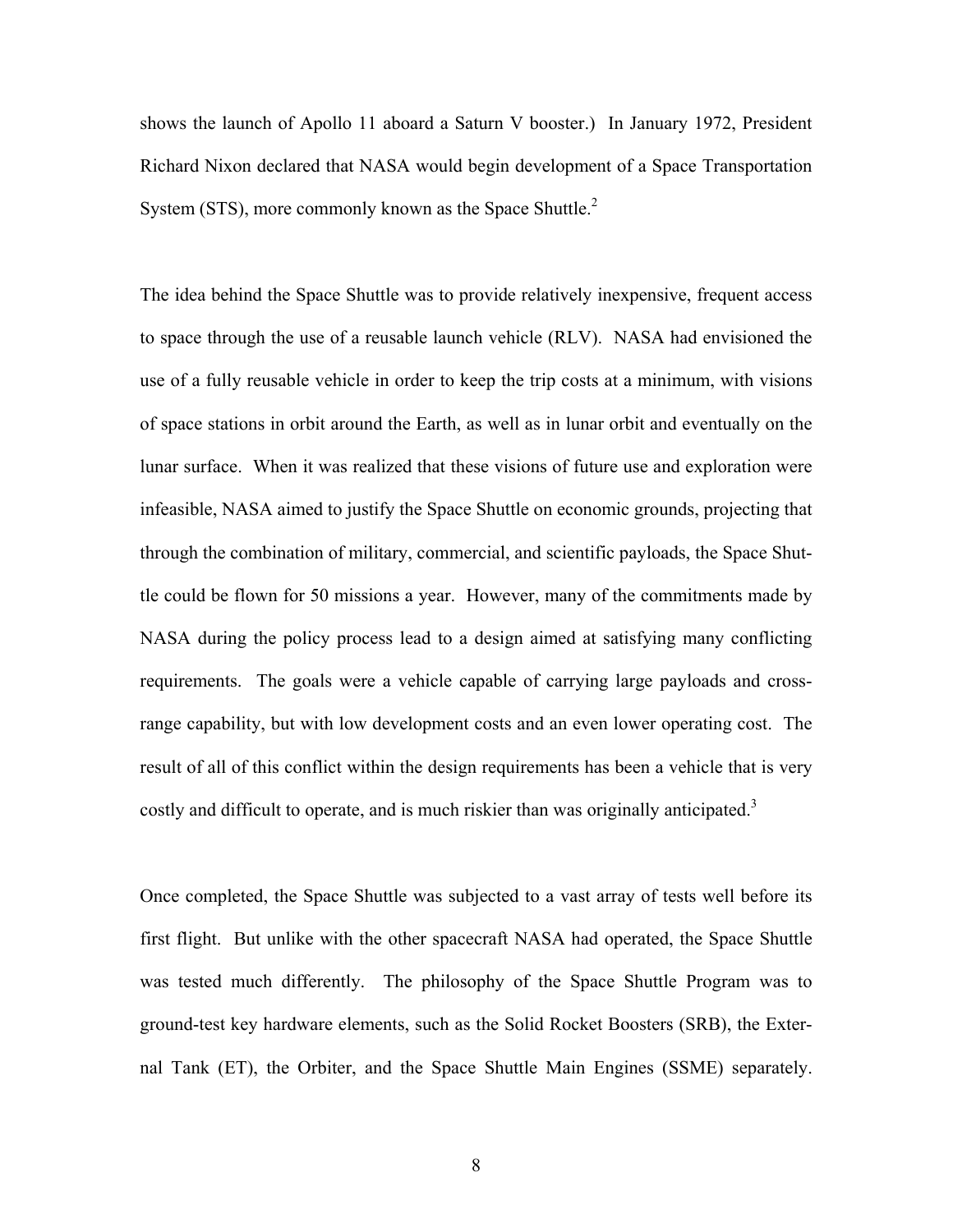Then analytical models were used to certify the integrate Space Shuttle System, as opposed to the flight testing that had been used with previous spacecrafts. Even though crews verified that the Orbiter could successfully fly at low speed and land safely, the Space Shuttle was not flown on an unmanned orbital test prior to its first mission, which was contrary to the philosophy of earlier American spaceflight.<sup>4</sup>



STS-1.

The Space Shuttle also depended highly on significant advances in technology, which cause the development to run well behind schedule. The original launch date for the Shuttle's first launch was in March of 1978, but due to many delays it was pushed back several times, finally being set for April of 1981. An historian described the problems by attributing one year of delays "to budget cuts, a second year to problems with the main engines, and a third year to problems with the thermal protection system.<sup>55</sup> A review by the White House was taken in order to ensure that the Space Shuttle was still worth continuing in 1979, but this need was reaffirmed and the door was now open to transition from development to flight. In addition, despite the fact that only 24,000 of 30,000 Thermal Protection System (TPS) tiles had been attached, NASA decided to move Co-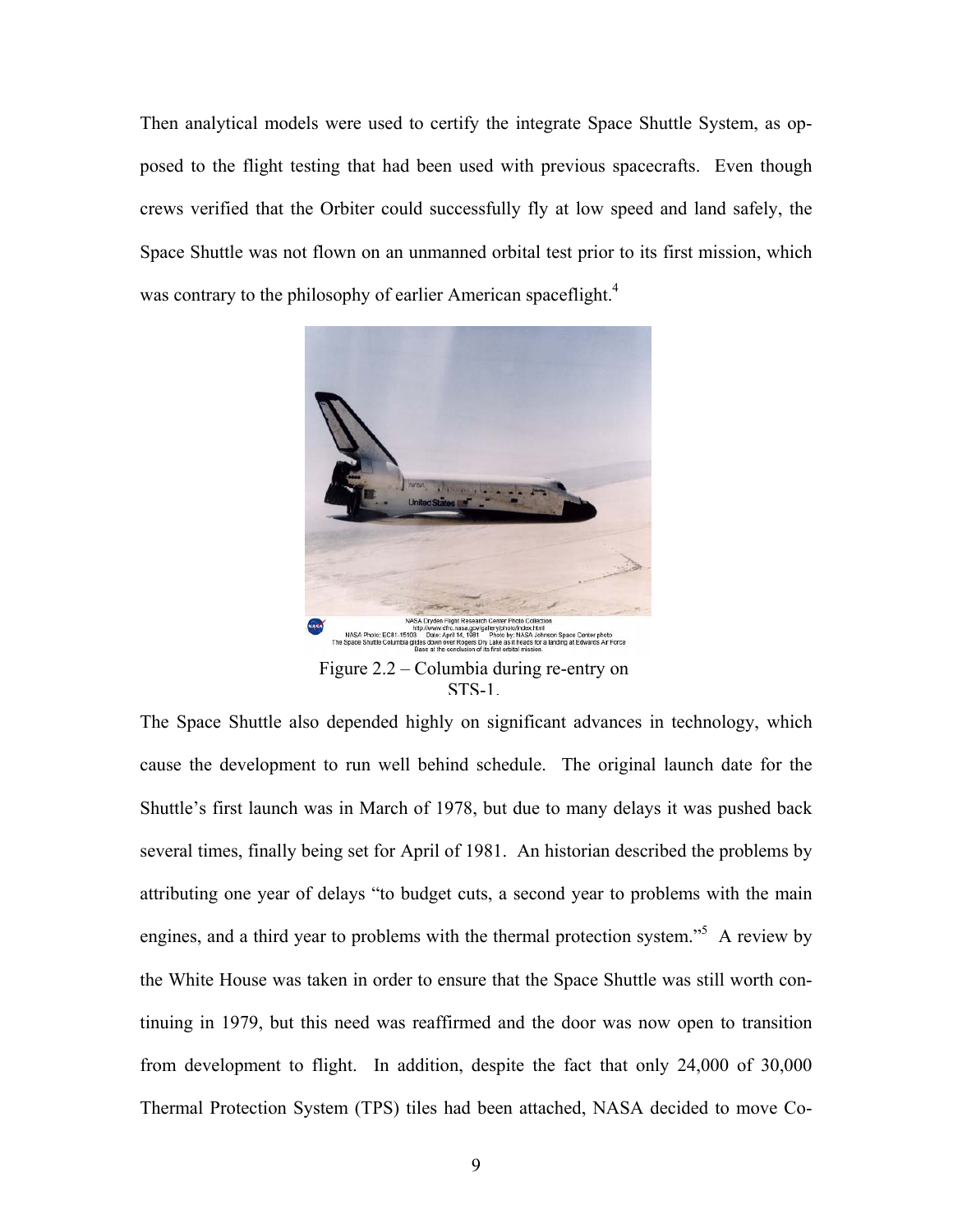lumbia to the Kennedy Space Center (KSC) from the manufacturing plant in Palmdale California in order to maintain the image that it would be capable of meeting its scheduled launch date.<sup>4</sup>

The first Space Shuttle mission, STS-1, was successfully launched on April 12, 1981, and returned safely two days later to Edwards Air Force Base (EAFB) in California. It is shown during its re-entry in Figure 2.2. The next 3 missions were all launched over the following 15 months aboard the orbiter Columbia as well, undergoing extensive testing and inspection following each one. At the end of its fourth mission, Columbia landed at EAFB on July 4, 1982, where President Ronald Reagan declared that "beginning with the next flight, the Columbia and her sister ships will be *fully operational*, ready to provide *economical and routine access to space* for scientific exploration, commercial ventures, and for tasks related to national security.<sup>3</sup> From 1982 to early 1986 the Space Shuttle demonstrated its capabilities for space operations. It flew science missions with the European-built Spacelab module in its payload bay, retrieved two communications satellites that had suffered upper-stage misfires, and repaired another communications satellite on-orbit. In 1985, between the four orbiters in use nine missions were launched, and by the end of the year 24 communications satellites had been put into orbit, with a backlog of 44 more orders for future commercial launches. Although it seemed to the public that things were progressing well, the facts were that the system was much more difficult to operate than expected, with more maintenance between flights than anticipated. Rather than requiring the 10 working days projected in 1975, by the end of 1985 it was taking an average of 67 days to process a returned Orbiter for its next flight.<sup>4</sup>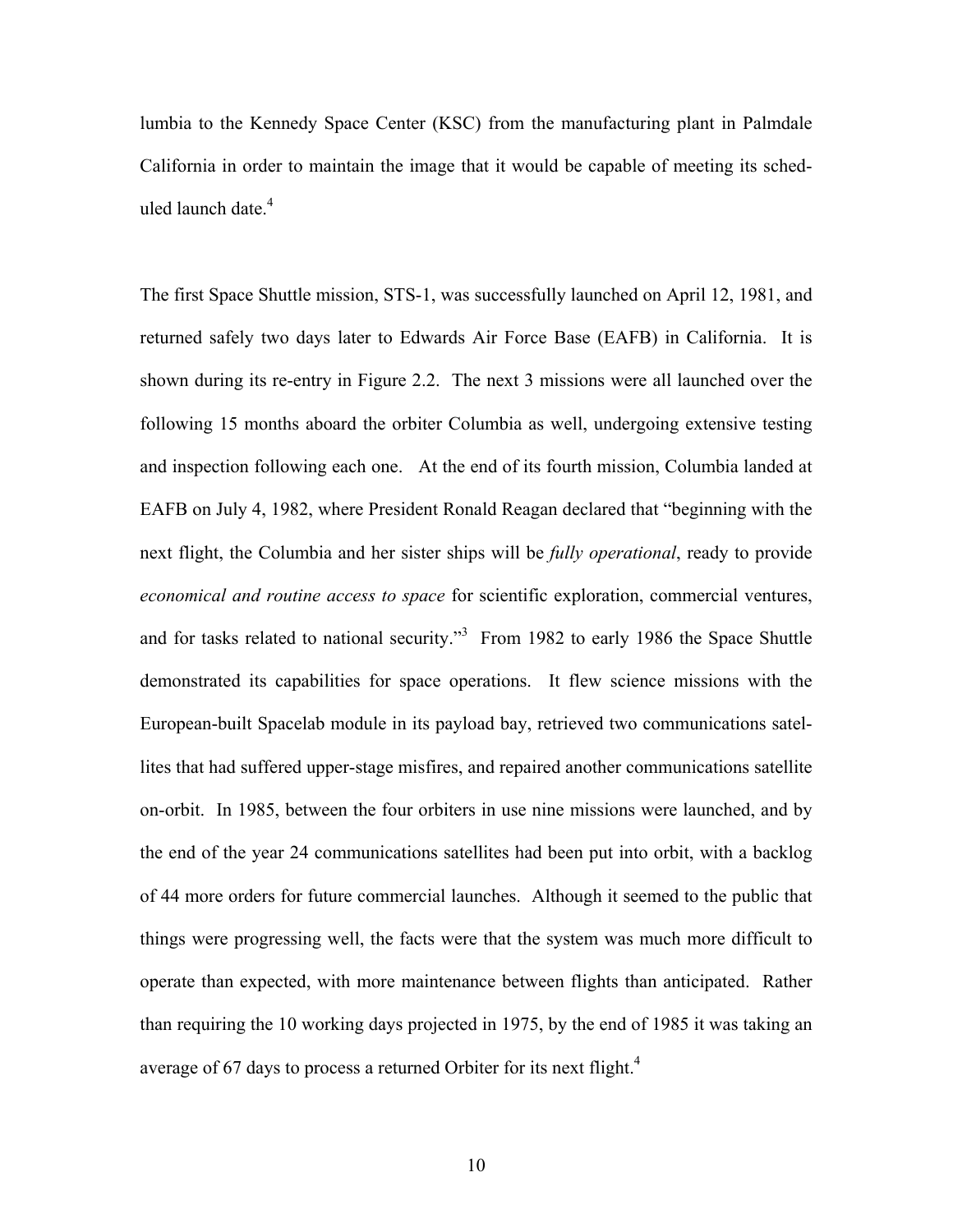#### *2.1 The Challenger Accident*

The image that the Space Shuttle was an operational and safe system was abruptly shattered on the morning of January 28, 1986, when Challenger was destroyed 73 seconds after liftoff during STS-51-L, killing all seven crew members aboard as seen in Figure 2.3. A thirteen member Presidential Commission was appointed immediately to investigate the Space Shuttle Challenger Accident immediately following the disaster that had occurred. Early on in this investigation period of this Presidential Commission, otherwise known as the Rogers Commission after its chairman William P. Rogers, the mechanical cause of the accident was identified to be the failure of the joint (also known as an "O-ring") of one of the SRBs. However, when the Rogers Commission learned that on the eve of the launch of Challenger's last flight, NASA and a contractor had been debating the decision to operate the Space Shuttle in the cold temperature predicted for the next day, it shifted the focus of its investigation to "NASA management practices, Center-Headquarters relationships, and the chain of command for launch commit decisions."<sup>3</sup>

The Rogers Commission stated that the decision to launch the Challenger on that day was flawed, because those who made the decision were unaware of the problems encountered concerning the O-rings and the joint. They also did not know of the written recommendation of the contractor advising against the launch at temperatures below 53 degrees Fahrenheit, as well as the continuing opposition of the engineers after the management reversed its decision. Among the many conclusions of the Rogers Commission was the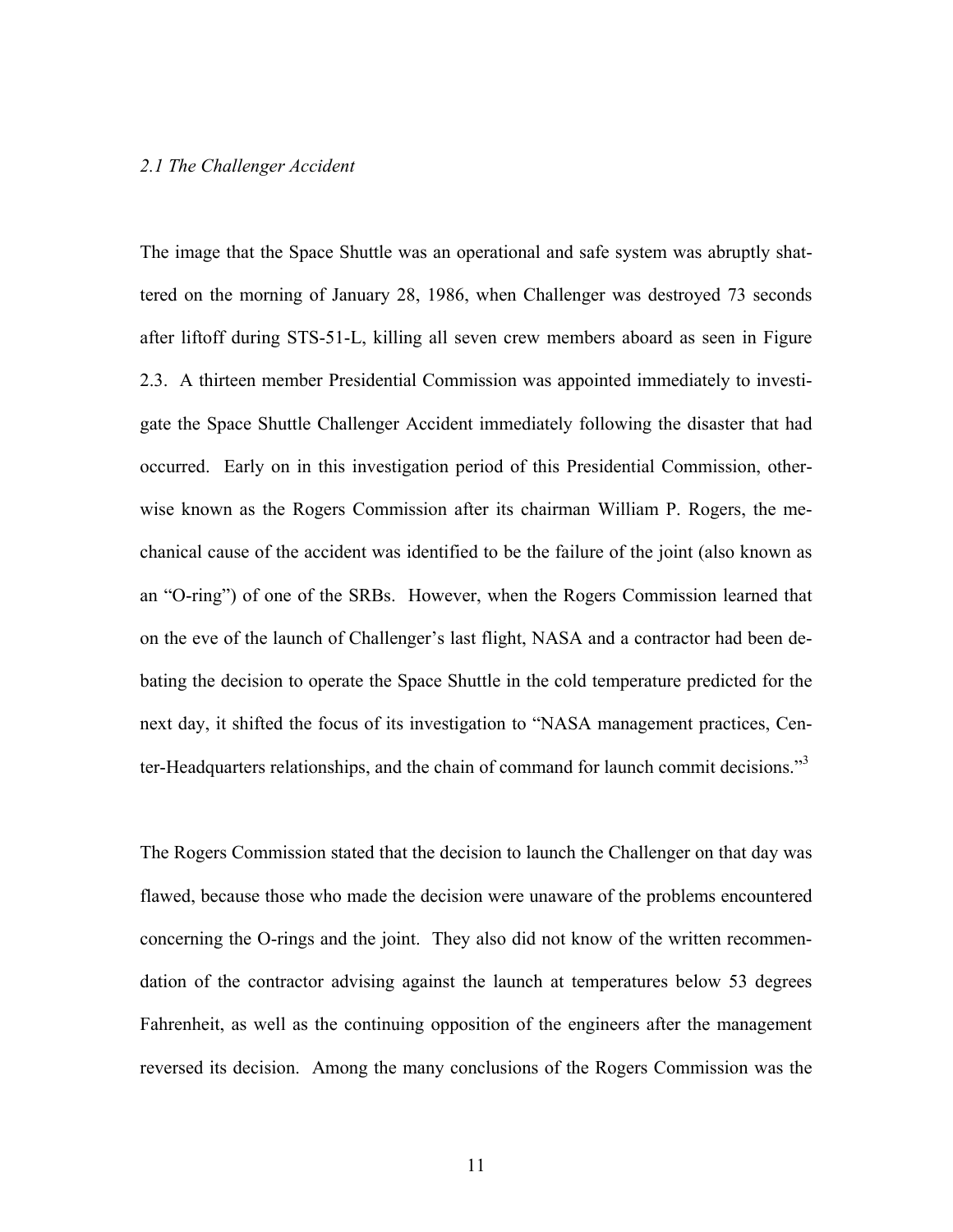idea that there was a serious decision making process flaw, and that had there been a "well structured and managed system emphasizing safety" the rising doubts on the SRB



Figure 2.3 – Challenger immediately after the explosion of the SRB.

joint would have been flagged. Had something like this been in place, it seems likely that the launch of STS-51-L would not have occurred when it did. It appeared to the Commission that a waiving of launch constraints had been entirely at the expense of flight safety. The final recommendations of the Commission included suggestions concerning design, landing safety, launch abort and crew escape, and other physical Shuttle characteristics, as well as things like improved communications and the Shuttle management structure.<sup>6</sup>

## *2.2 The Columbia Accident*

After the Challenger disaster, it took NASA 32 months before it was ready and confident enough to launch the next Space Shuttle mission. However, over the next fourteen years,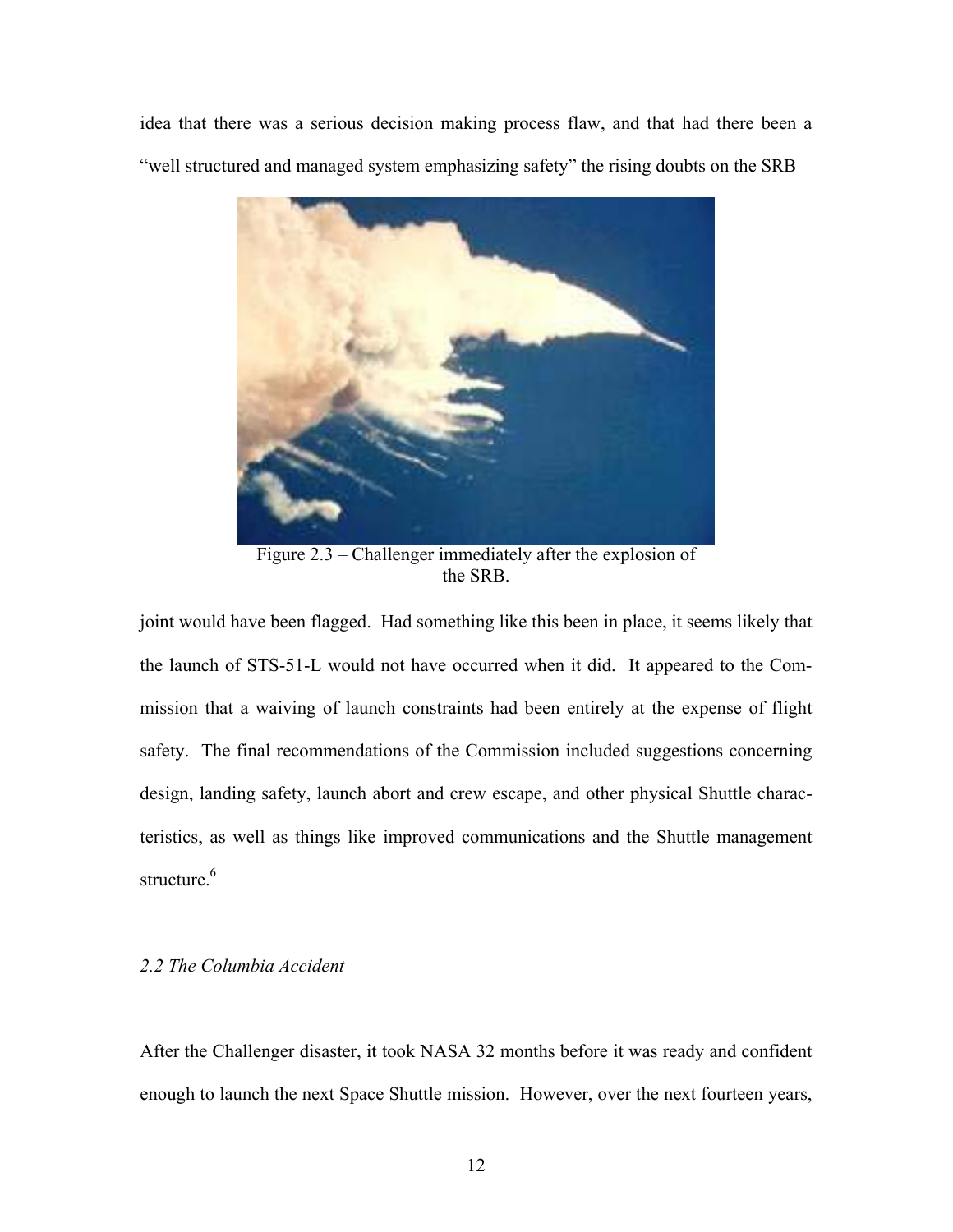with the completion of 87 successful missions public confidence in the Space Shuttle had returned to a level near what it had been previous to the Challenger accident. Unfortunately everything would change with the  $113<sup>th</sup>$  mission of the Space Shuttle Program. STS-107 was the  $28<sup>th</sup>$  flight of Columbia, and was finally launched on January 16, 2003 after more than two years of delays (most of which were attributed to other missions taking higher priority). STS-107 is shown immediately after liftoff in Figure 2.4.



Figure 2.4 – STS-107 being launched from KSC.

As is done with every launch that occurs, the Intercenter Photo Working Group examined video from the tracking cameras used to observe the launch. After obtaining video with higher resolution the day after the launch, a debris strike was noticed that occurred 81.9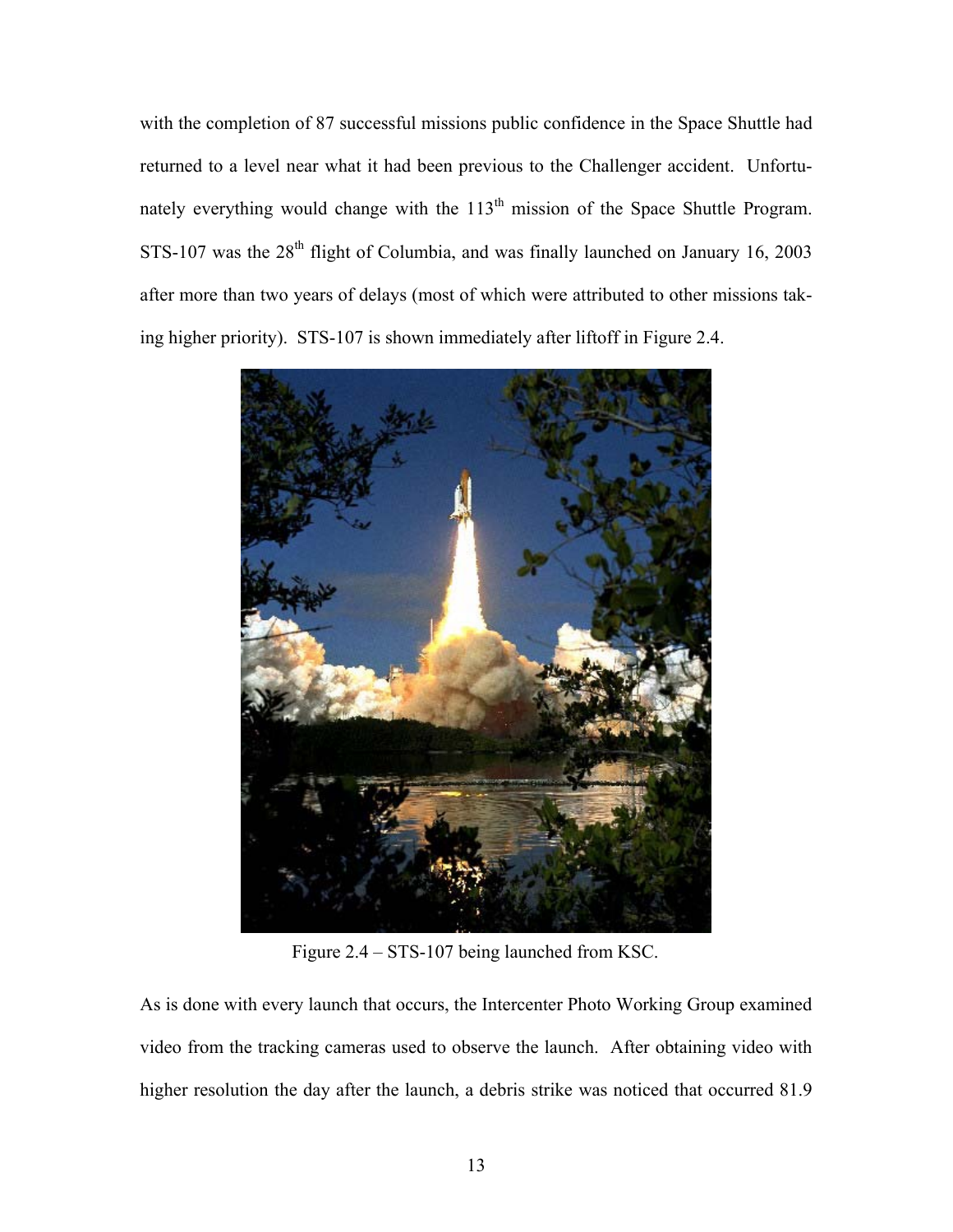seconds after launch. It was seen that a large object from the ET struck the Orbiter, impacting the underside of the left wing, near the reinforced carbon-carbon (RCC) leading edge TPS panels 5 through 9. Since the possible damage that may have resulted was not able to be examined by the views captured by the tracking cameras, a Debris Assessment Team was formed to conduct a review, which resulted in the request for imaging of the wing on-orbit so that better information could be used to base the analysis on. However, these requests were denied by the Johnson Space Center Engineering Management Directorate, and the Team was restricted to the use of a mathematical modeling tool known as



Figure 2.5 – Columbia starts breaking up upon re-entry.

Crater to assess any damage that may have been sustained due to the impact. The Debris Assessment Team concluded that some localized heating damage would most likely occur during re-entry, but could not speak to the probability of any structural damage that might be experienced. With these analysis results relayed to the Mission Management Team by a manager who had been given the presentation by the Debris Assessment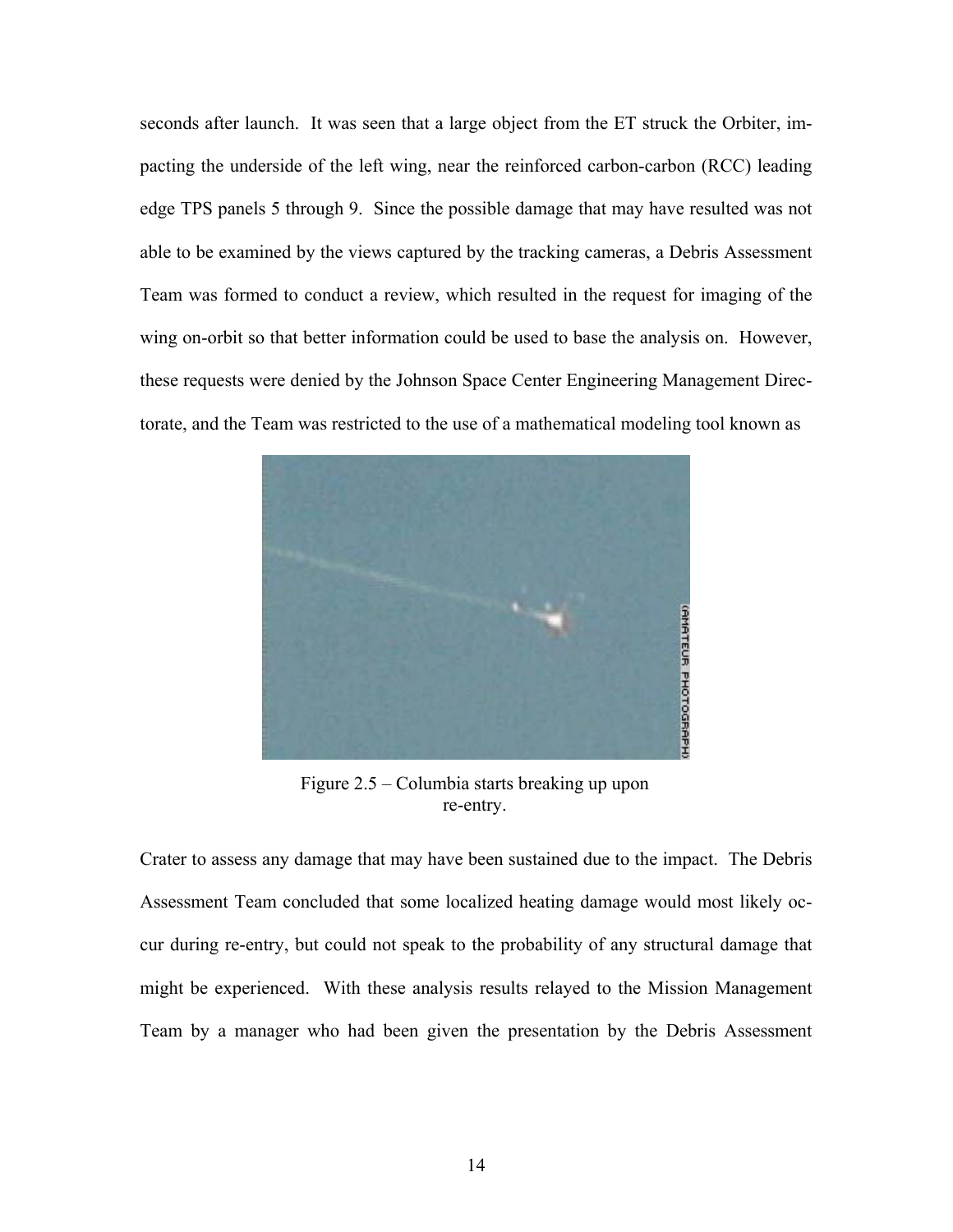Team, it was decided that the debris strike was not worthy of the pursuit of more on-orbit imagery, and was ultimately a "turnaround" issue.<sup>3</sup>

Columbia was in orbit for 17 days, and actually observed a moment of silence to honor the memory of the men and women lost in the Apollo 1 and Challenger accidents on January 28, 2003. The crew also performed several duties, including a joint U.S./Israeli experiment, the Mediterranean-Israeli Dust Experiment (MEIDEX), among many other research duties. At 8:15 a.m. EST on the morning of February 1, 2003, Columbia executed its de-orbit burn and began its reentry into the Earth's atmosphere. Everything was going as planned, and sensors showed no signs of a problem, but when the Orbiter was spotted over California, observers on the ground saw signs of debris being shed when a noticeable streak in the Orbiter's trail. It was caused by the superheated air surrounding the Orbiter, and was witnessed four more times over the next 23 seconds by observers. One example of what was seen is in the amateur photo of Columbia starting to break up in Figure 2.5. The first sign at Mission Control that something might be going wrong was when four hydraulic sensors in the left wing had failed. The last communication with the crew of STS-107 was a broken response at 8:59, and videos by observers on the ground shot at 9:00 a.m. showed that the Orbiter was disintegrating. At 9:16 a.m. EST, NASA executed the Contingency Action Plan that had been established after the Challenger accident. With this, the emergency response was initiated, and a debris search recovery effort was started. When all was said and done 25,000 people from 270 organizations were involved in the debris recovery operations, resulting in the finding of more than 84,900 pounds of debris, representing only 38% of the Orbiter's dry weight.<sup>3</sup>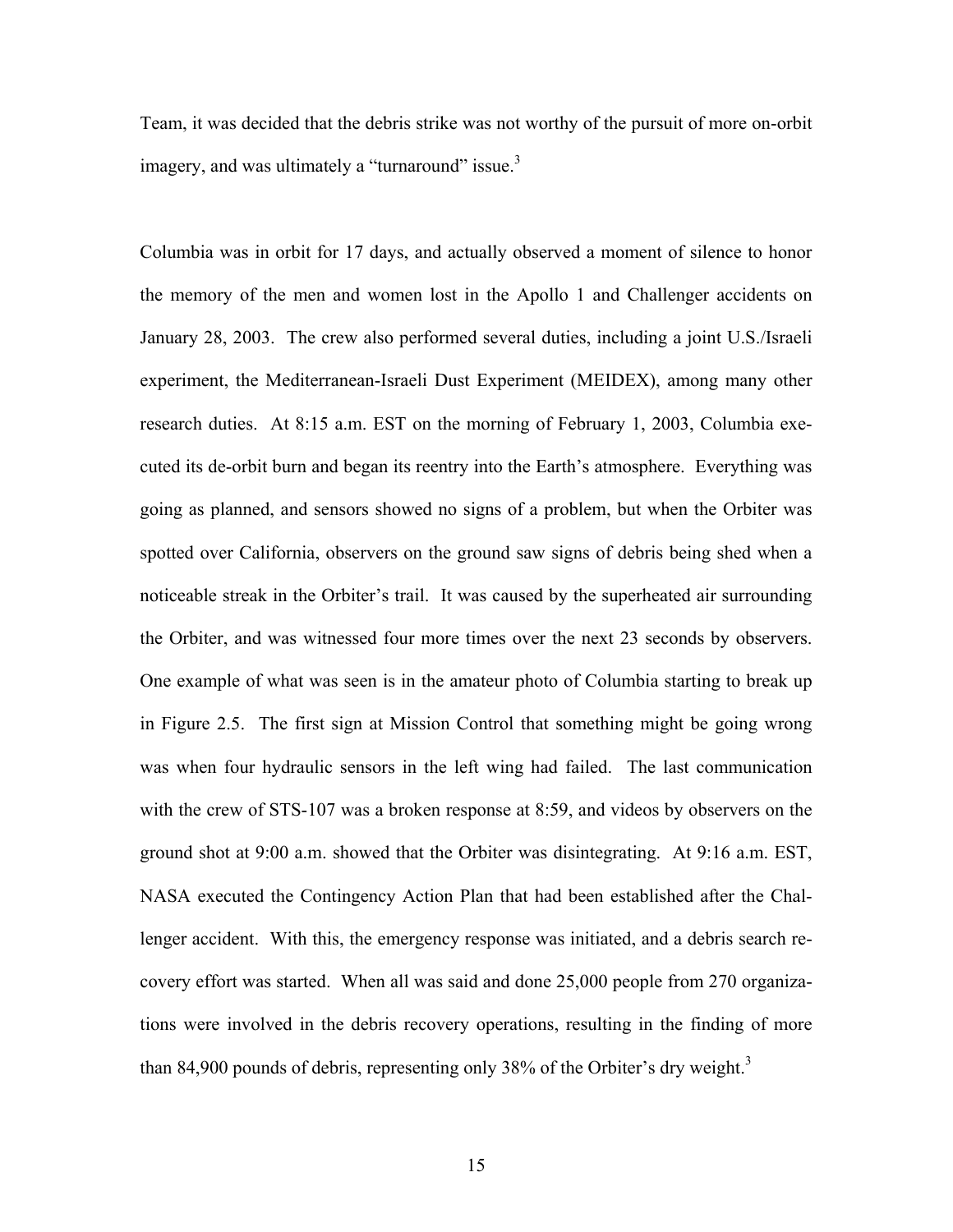#### *2.3 Investigation Board Findings and Suggestions*

The physical cause of the Columbia disaster and the loss of its crew was a breach in the left wing leading edge TPS, initiated by a piece of insulating foam that separated from the ET and struck the left wing during launch. Upon re-entry, superheated air penetrated the leading edge insulation, progressively melting the left wing aluminum structure and resulting in a weakening of the structure. This increased until resulting aerodynamic forces caused loss of control, failure of the wing, and ultimately breakup of the Orbiter.<sup>3</sup>

The organizational causes for this accident were much more disturbing to the Investigation Board than were the physical ones. They were determined to be rooted in the Space Shuttle Program's history and culture, including compromises required to gain approval for the Shuttle Program more than 30 years before the accident occurred. It was also credited to "years of resource constraints, fluctuating priorities, schedule pressures, mischaracterizations of the Shuttle as operational rather than developmental, and lack of an agreed national vision."<sup>3</sup> Finally, it was stated that the development and acceptance of both cultural traits and organizational practices detrimental to safety and reliability were a main cause of all problems that had been encountered throughout the Space Shuttle Program. $3$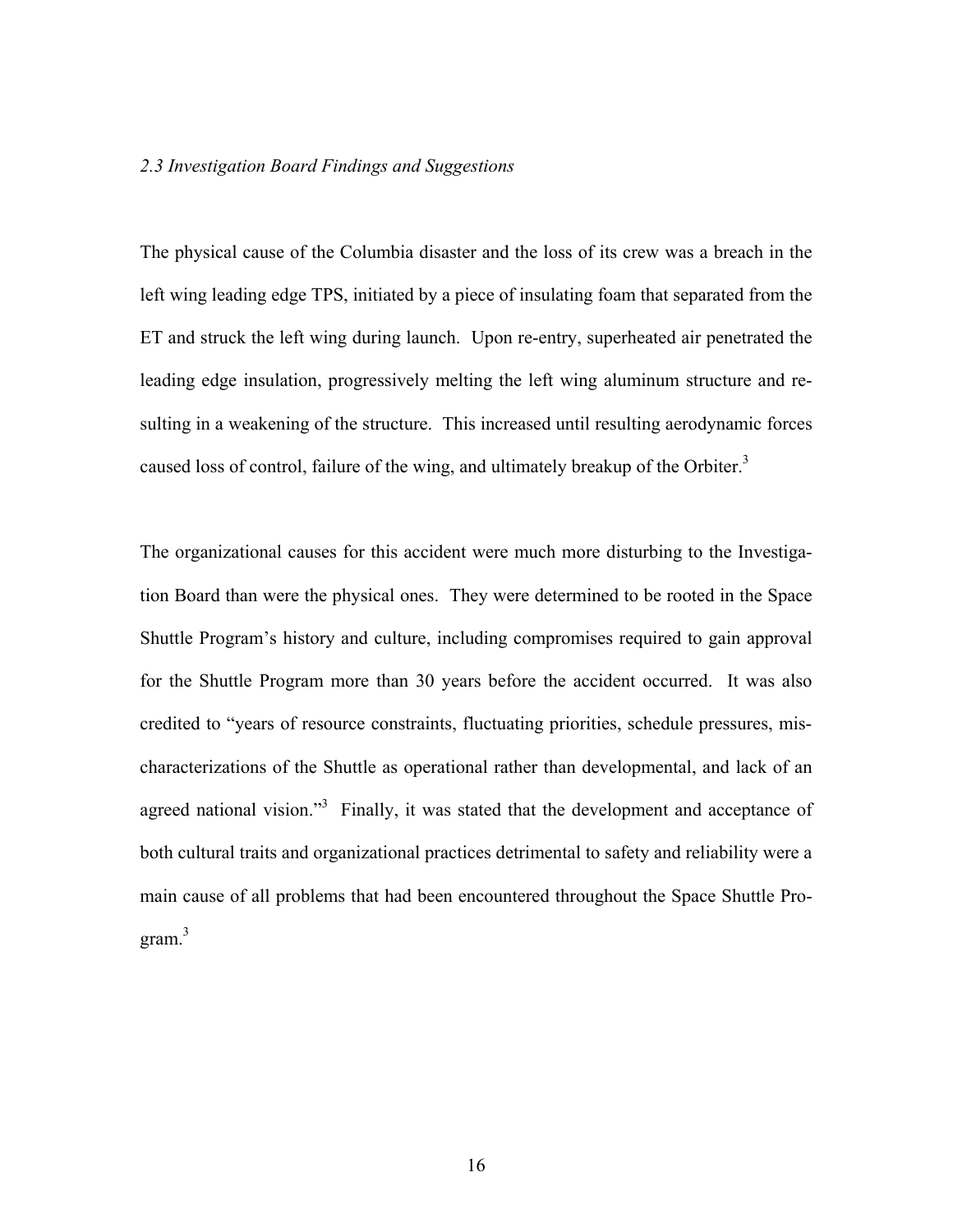#### **3. Reliability Analysis Techniques**

For as long as technology has allowed us to create complex systems, a challenge inherent to these systems is the problem of analyzing and predicting how reliable they are. In the advancement of technology and the modification and improvement of these complex systems, one goal has always been to make them safer and more reliable. But in order to do this we must first understand these systems and find a way to determine which parts contribute the most to the risk involved with their use. For a long time, this was done merely by approximation and use of existing data. However, in recent history many techniques have been developed and refined in order to more accurately represent these complex systems. Both qualitative and quantitative methods have been developed to analyze complex systems, and there are constantly more being researched, especially in the academic community. Some are used more widely than others, while some are developed primarily for one specific application, but all techniques have their advantages and disadvantages.

# *3.1 Qualitative Techniques*

Qualitative reliability analysis methods have always been used to help identify all possible failures that could occur within a system, and the general risks associated with each of those failures. The most widely used qualitative method is failure modes and effects analysis (FMEA), sometimes also known as failure modes, effects and criticality analysis (FMECA). The purpose of FMEA is to review a system in terms of its subsystems, as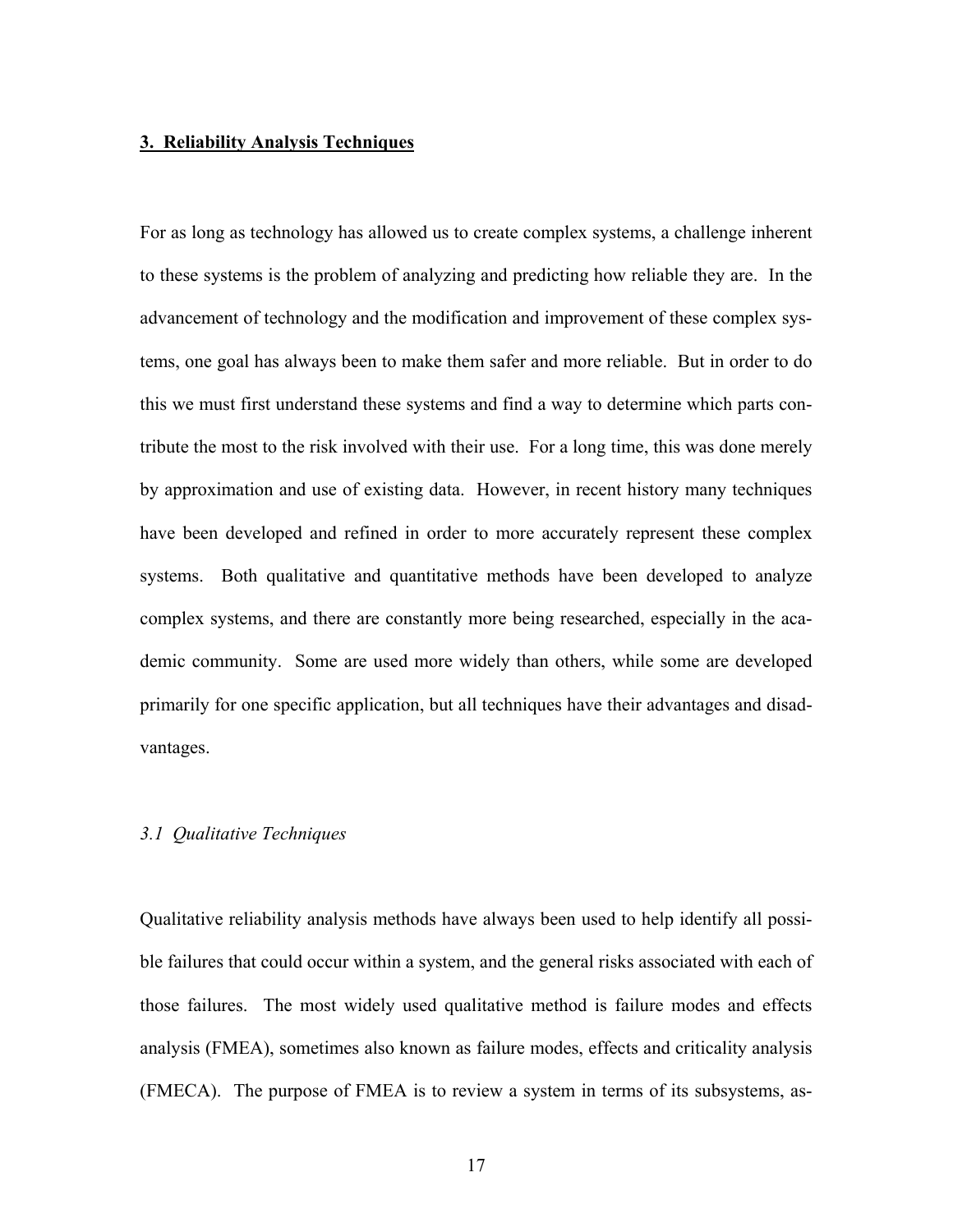semblies, and so on, down to the component level, in order to identify all of the causes and modes of failure and the effects of these failures. This is generally done by identifying the five following characteristics: how each part can possibly fail, what might produce these failure modes, what could be the effects of these failures, how can the failures be detected, and what provisions are provided to compensate for this failure in the de $sign.$ <sup>1</sup>

FMEA can be completed either on an existing system or during the design phase, and its application at different phases fulfills various objectives. For instance, when performed during the design phase, it can help to select design alternatives with high safety and reliability potential. It can also assist in developing early criteria for test planning, which can help provide a basis for any quantitative reliability analysis that would be performed. No matter when it is performed, FMEA ultimately strives to list all potential failures and identify the magnitude of their effects. $<sup>1</sup>$ </sup>

#### *3.2 Quantitative Techniques*

There are several methods of quantitative reliability analysis techniques, with various theories behind them. The three that are most widely used are fault tree analysis (FTA), reliability block diagrams (RBD), and Markov analysis (MA). As will be discussed, all three of these methods are best for different situations, and all have their inherent pros and cons. Quantitative analysis aims to use knowledge of how a system works, often gained from previously completed qualitative assessments, and apply information about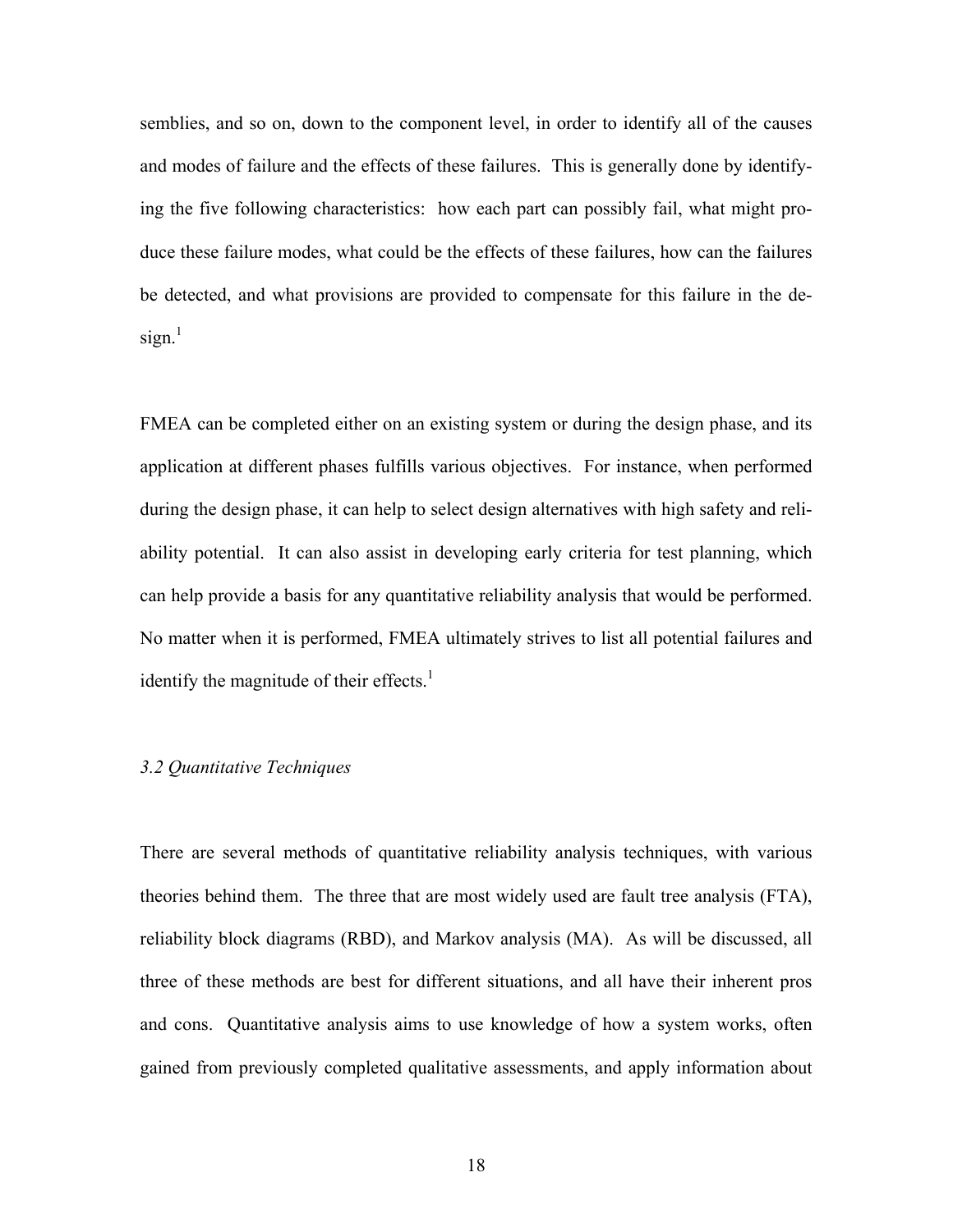failure rates, probabilities, characteristics, and so on to this knowledge in order to gain more knowledge of subsystems or the system as a whole. The information concerning failure rates, distributions, or probabilities can be gained in a variety of ways, but the most accurate is always through test and flight data. However, when this data is not available, or sufficient data does not exist, a variety of theories can be applied to hypothesize and predict the failure characteristics of a component or subsystem. Then, depending on which analysis method is used, the outcome is some form of failure data of the system, and can be used to perform a range of tasks, the most obvious being to identify the largest risk contributors in a system in order to improve them and consequently reduce the risk the system undergoes. $<sup>1</sup>$ </sup>

#### 3.2.1 Fault Tree Analysis

The concept of FTA was developed in 1962 by Bell Telephone Laboratories for the U.S. Air Force for use with the Minuteman system. A fault tree is a logic diagram that shows potential events that might affect system performance, and the relationship between them and the reasons for these events. Failure of one or more components of the system are not the only possible causes however. The reasons also include environmental conditions, human errors, and other factors.<sup>7</sup>

A fault tree helps to illustrate the state of a system, otherwise denoted as the top event, in terms of the states of the system's components, otherwise denoted as basic events. A top event can be connected to lower events through gates. The two gates that form the build-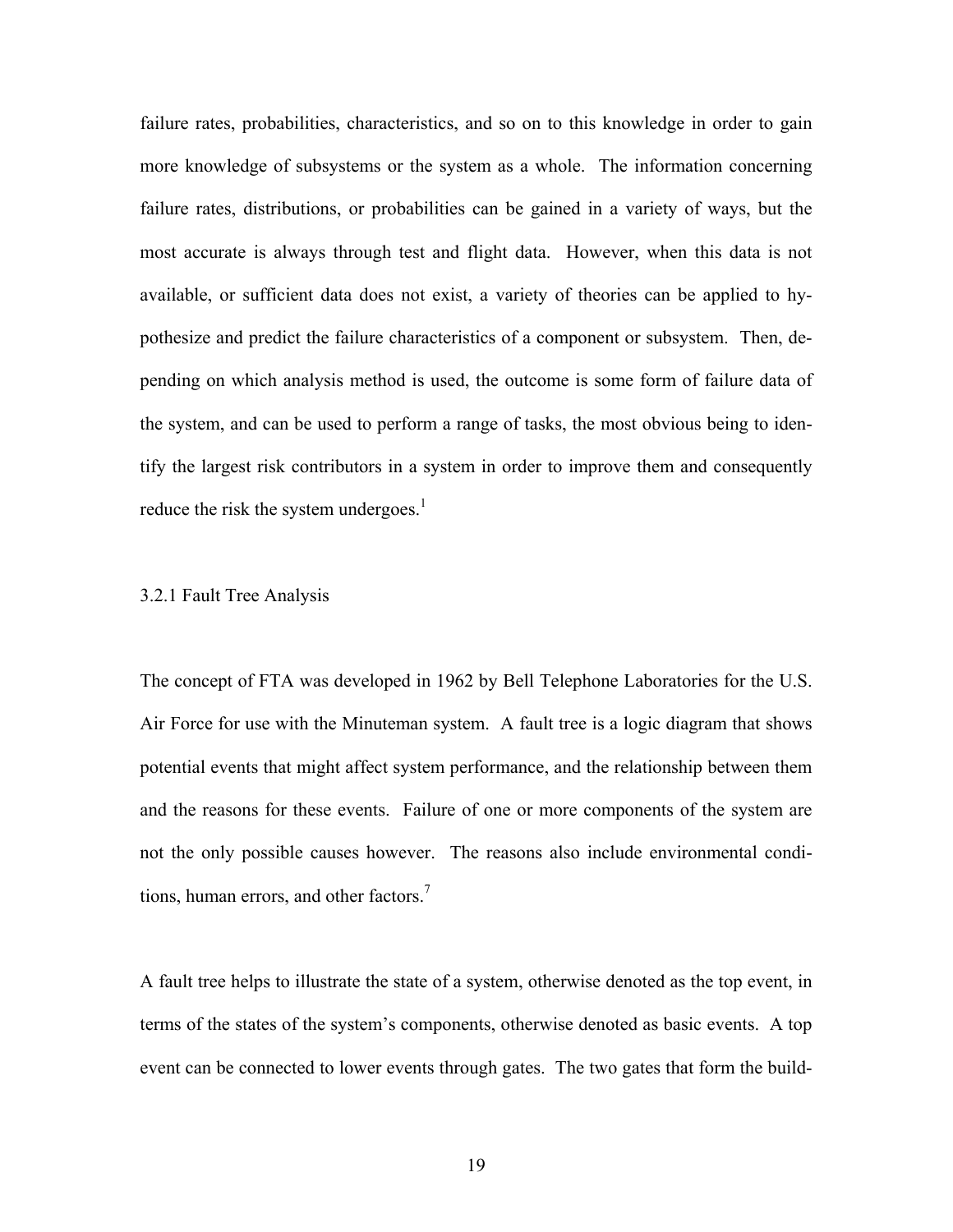ing blocks for the other (more complicated, less used) gates are the "OR" gate and the "AND" gate. The "OR" gate symbolizes that the output event will occur if any of the input events occur. The "AND" gate means that the output even will occur only if all of the input events occur. These are the only two gates that were originally used when fault



Figure 3.1 – Sample FTA.

trees were developed, but since then many more types of gates have been created to fit specific needs (such as Inhibit gates, Priority AND gates, Exclusive OR gates, and k-outof-n gates). $<sup>1</sup>$ </sup>

## 3.2.2 Reliability Block Diagram

A system reliability can be predicted by looking at the reliabilities of the components that make up the entire system. In order to do this, a configuration must be predetermined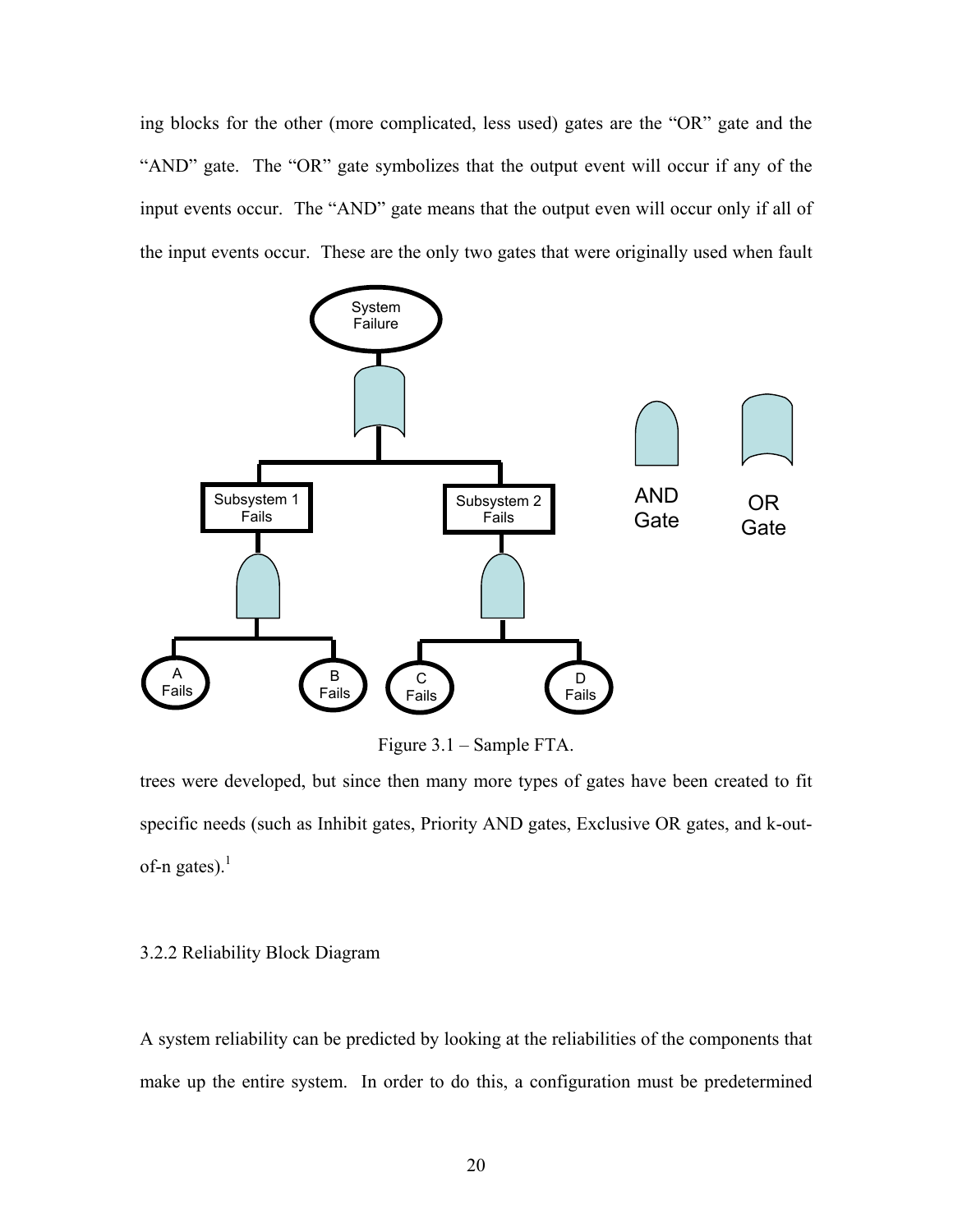that accurately represents the logic behind the reliability of the system. This action is similar to determining what types of gates to use in a fault tree. However, in the case of RBDs, a top-down approach is used as well, so at the end of this composition the sum of the components must accurately represent the whole system. The two basic structures employed in RBD that coincide with the two gates mostly used in FTA are the series and parallel configurations. A sample RBD can be seen in Figure 3.2. A set of blocks in series is the equivalent of a set of events connected by an "OR" gate, while a set of blocks in parallel is the RBD equivalent of a set of events all under the same "AND" gate. Similarly, just as in FTA, blocks can be connected through sets of series and parallel connections in order to accurately represent a system. In addition, there are many other types of connections (such as the k-out-of-n, or the bridge structure) that can be used to form the block diagrams for more complex systems.<sup>7</sup>



Figure 3.2 – Sample RBD of a series of two sets of two parallel gates.

#### 3.2.3 Markov Analysis

Markov analysis is different from the others described previously in that it is a dynamic, state-space analysis. This means that the state of the system is what is modeled, and not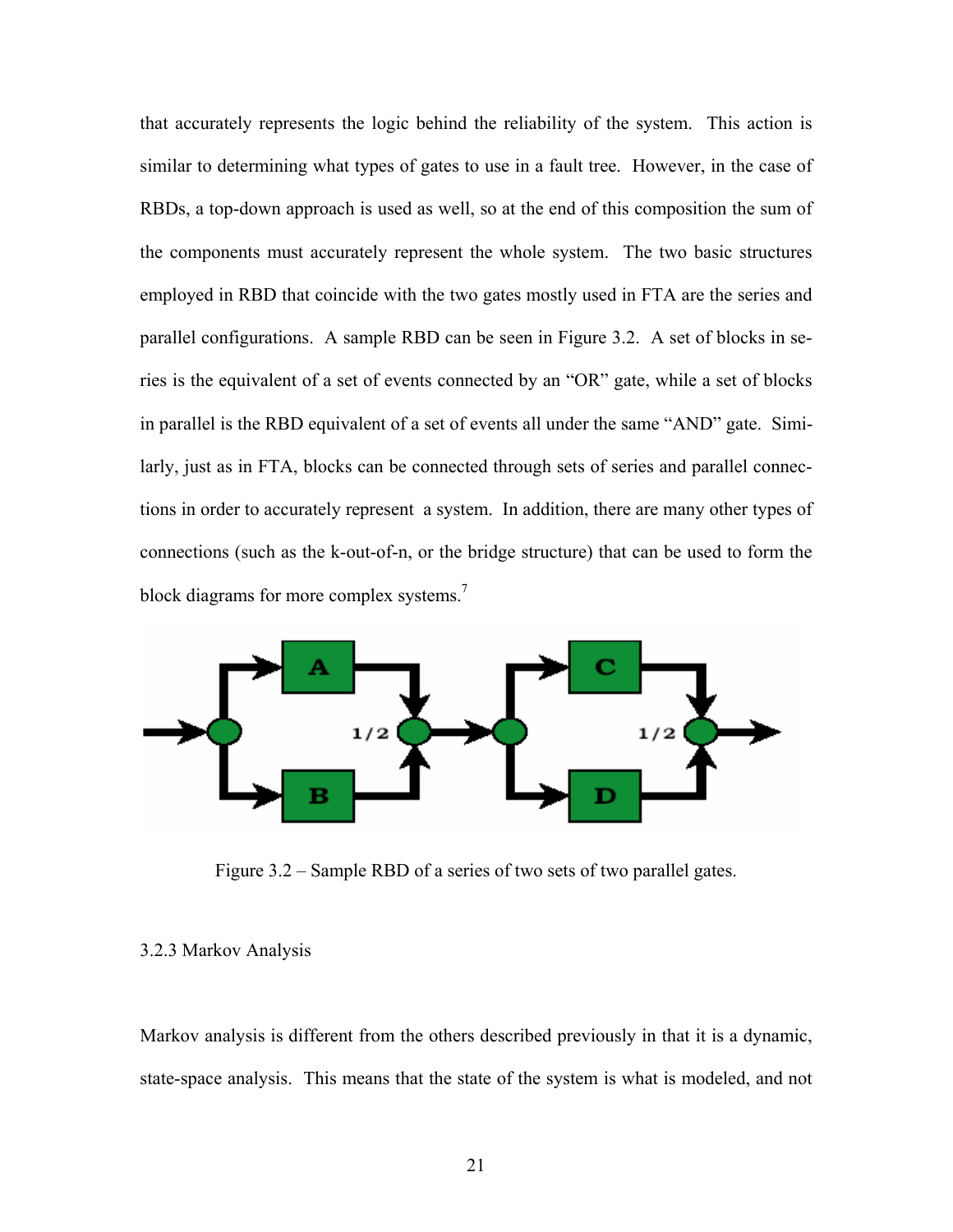the probability of specific events occurring. Each system state represents a set of local states, meaning that a state can represent when all of the components are functioning, when one specific component has failed, when another has failed, when two have failed, and so on until every possible global state is represented. In addition, there are transitions that exist between many of these states, depending on the nature of the system, and each is given a failure rate that is assumed to be constant. For instance, Figure 3.3 shows a system of two identical components (A and B), both of which can be functioning or failed at any time, independent of what state each other is currently in, with a failure rate of each component of λ and repair rate of α. This means that there can be four possible global states: both are working, A is working and B is failed, B is working and A is failed, and both have failed. As can be seen there is then a failure rate associated with each transition between states. Since this is a repairable system there can also be transitions from failed states back to working states with given constant rates as well. (There is no transition directly from the state where both are working to the state where both have failed because it is theoretically impossible for two independent components to fail simultaneously. $)^8$ 



Figure 3.3 – Sample Markov Chain.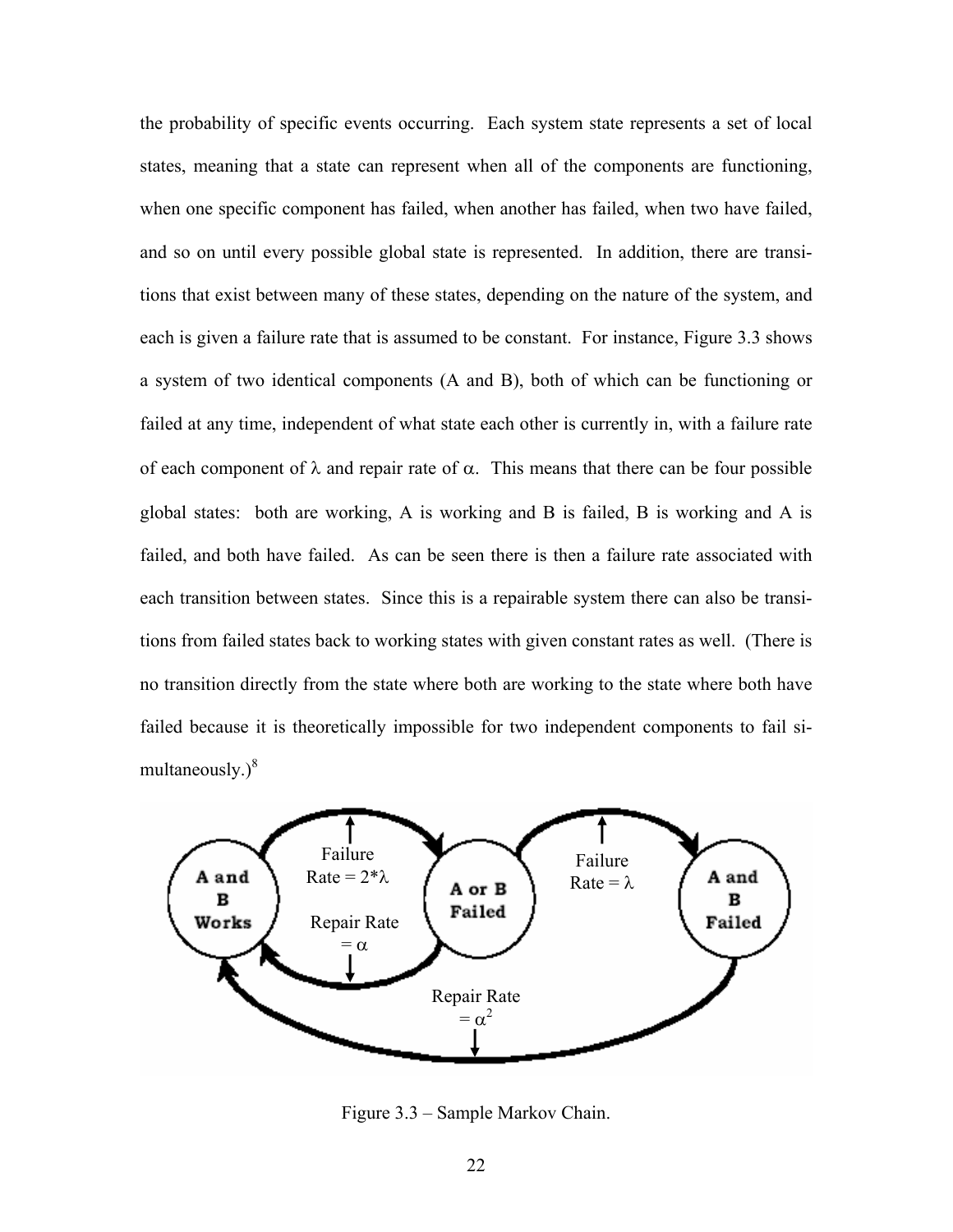The qualities inherent to MA give it many distinct advantages and disadvantages. The major advantage comes from it being a dynamic analysis. This allows MA to be representative of the system at any given time using just one model. It also gives an illustration of the state of every component or subsystem at any given time in the analysis. However, since MA is a state-space analysis as opposed to an event-based analysis (like FTA or RBD) the models can get incredibly large very quickly. This is because when developing a MA model, every single possible state must be considered, which makes the model as well as the analysis very complicated. When modeling a very complex system, this can get completely out of hand very quickly, which is one of the large reasons that MA is not commonly used for very complex systems. Another disadvantage is that MA is limited to the use of constant failure rates for the transitions. Although MA is widely used for systems where constant failure rates can be applied, this does not accurately represent most components or subsystems, and therefore makes the accuracy of the results gained from MA highly questionable. $8$ 

#### 3.2.4 Petri Nets

A Petri Net is another dynamic method of reliability analysis that is not used nearly as much as the other methods previously discussed. A Petri Net is actually a generalpurpose mathematical tool mostly used for describing relations existing between conditions and events, which is the major reason that it is starting to lend itself towards reliability analysis. In the case of reliability analysis, there are a number of places representing all of the possible states that whatever is being modeled could be in. A token, which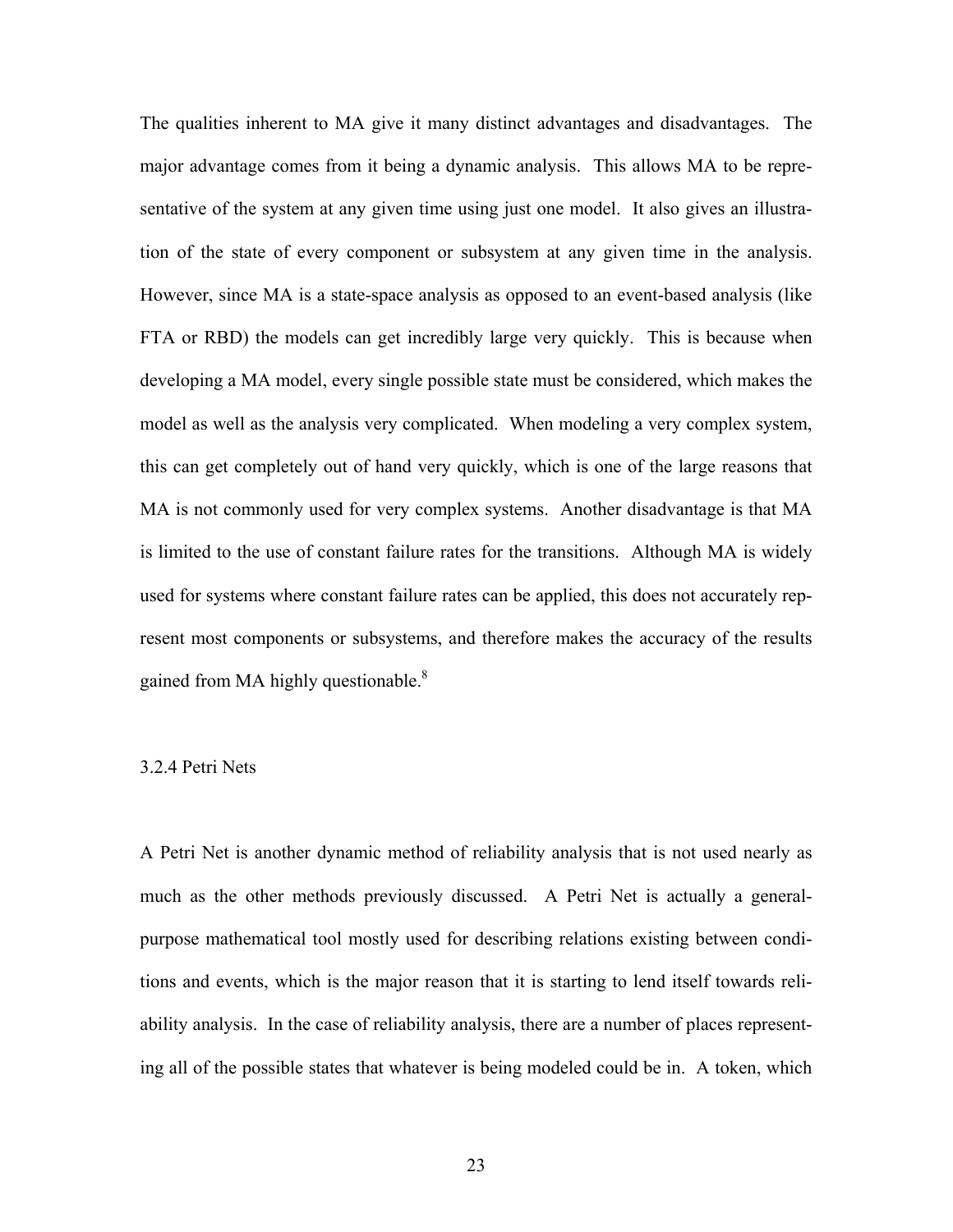could represent a number of things (including, but not limited to, a component, assembly, or subsystem) would be located in any one of these places, which would identify the current state of whatever that token represents. In addition, there are transitions (either instant or timed) between many of these places according to the physics of the system, and a token will move from one place to another according to the transitions connecting the many places represented in the Petri Net. Petri Nets, just like any other reliability analysis technique, have had much more details and options added to them that help to more accurately model a larger range of systems, but those are the basics behind the method. Figure 3.4 is an example of a simple Petri net, with a legend denoting the items involved. One can see how this approach might become complicated rather quickly with a growing model.<sup>9</sup>



Figure 3.4 – Sample Petri Net.

Similarly to MA, the use of Petri Nets is advantageous because it represents the state of one or many components (or systems), and therefore is more representative of what it is modeling over time. Also, since this method is not limited to constant failure rates, it can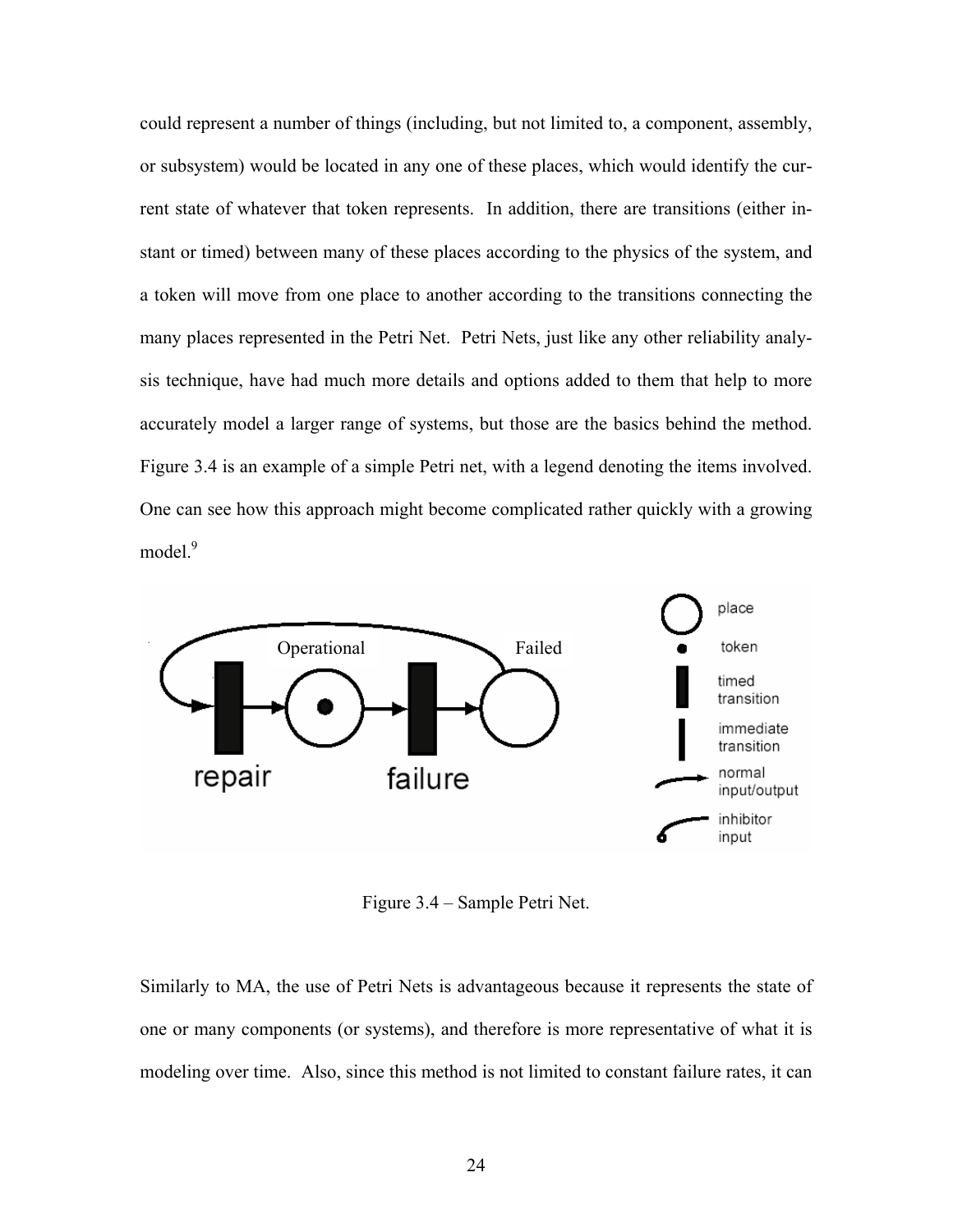sometimes more accurately denote the actions of a system than can MA. However, since it is a state-space analysis, it tends to get incredibly large and hard to work with as the model it represents gets more complex and complicated. Between this and the fact that it is not very well known to begin with, it is rarely used as a reliability analysis method with the exception of its application to simple models.<sup>9</sup>

Table 3.1 shows a comparison of the different approaches to reliability analysis, and a summary of some of the important characteristics of the methods discussed.

| Characteristics    | FTA | RBD | MА | Petri Nets |
|--------------------|-----|-----|----|------------|
| <b>Static</b>      | X   | X   |    |            |
| Dynamic            |     |     | X  | X          |
| Logic-based        | X   | X   |    |            |
| State-space        |     |     | X  | X          |
| Top-down           | X   | X   |    |            |
| Variable distribu- |     |     |    |            |
| tions              | X   | X   |    | X          |

Table 3.1 – Comparison of Reliability Analysis Method Characteristics.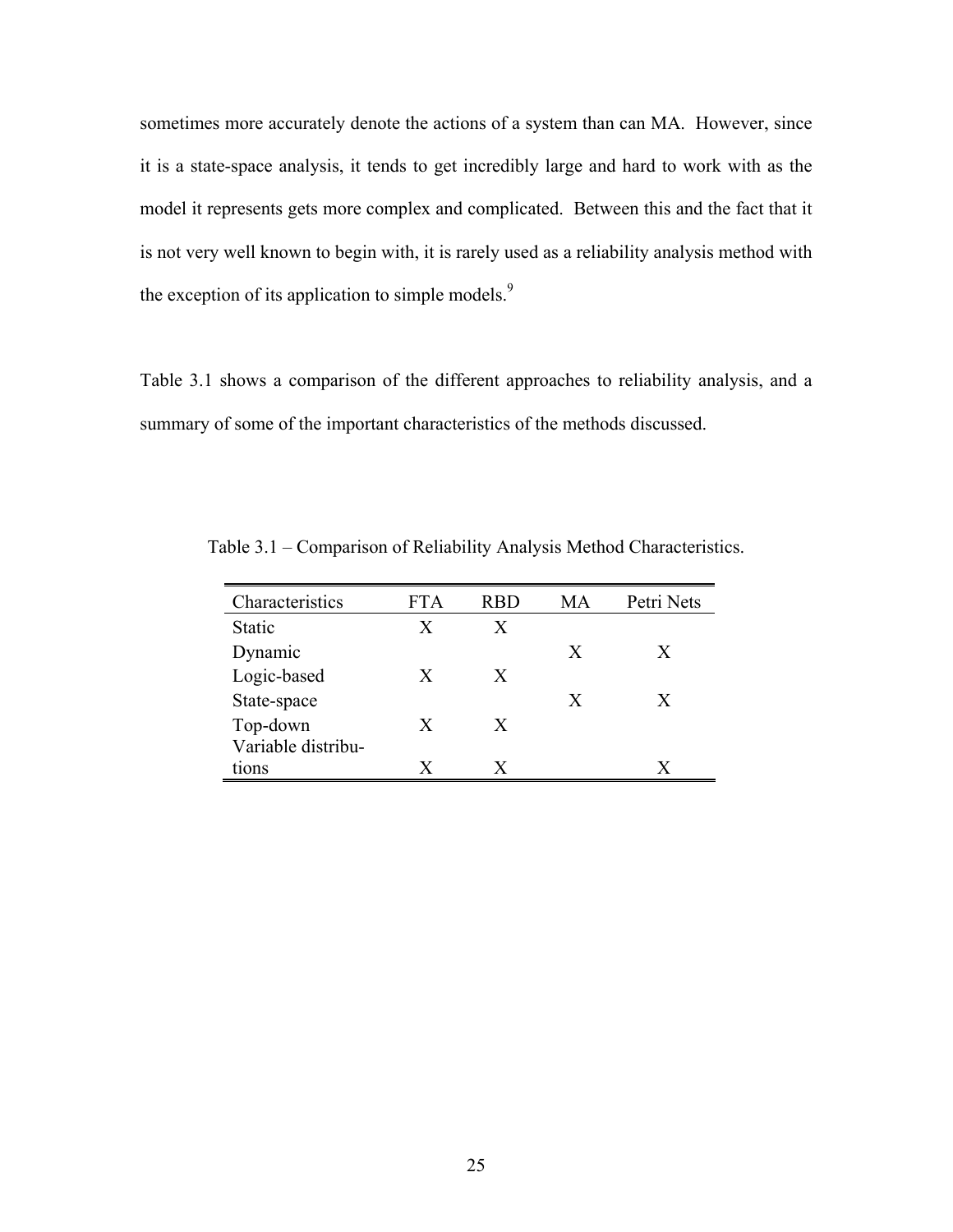## **4. Space Shuttle Analyses**

With such a complex system as the Space Shuttle, there is no technique that can perfectly model the reliability of the entire system. Knowing the advantages and disadvantages of all available techniques, engineers and researchers must sacrifice many things in order to do a complete analysis of the system. After the Challenger disaster in 1986, engineers set out to perform the first complete reliability analysis of the Space Shuttle.

#### *4.1 SAIC Probabilistic Risk Assessment (PRA)*

When NASA decided to compose a reliability analysis of the Space Shuttle, the first choice was which technique to use. When SAIC was contracted to perform this analysis, the tool they were using was a FTA tool (CAFTA), so the next problem was the break down the functions of the Shuttle to complete this FTA.<sup>10</sup> It was necessary to start at the highest level of complexity, and break each event down into the functions that were necessary to complete that event. From there, each of those functions needed to be broken down, and so on until the entire analysis was dependent upon only basic events that could not be further simplified. The highest level FTA for loss of vehicle (LOV) from this PRA can be seen in Figure 4.1, where the events with circles below them are basic events, and the triangles are references to other pages and other locations in the fault tree. The probability of each event can be seen underneath the box that describes each one, and to the right of the gate/event associated with that event.<sup>10</sup>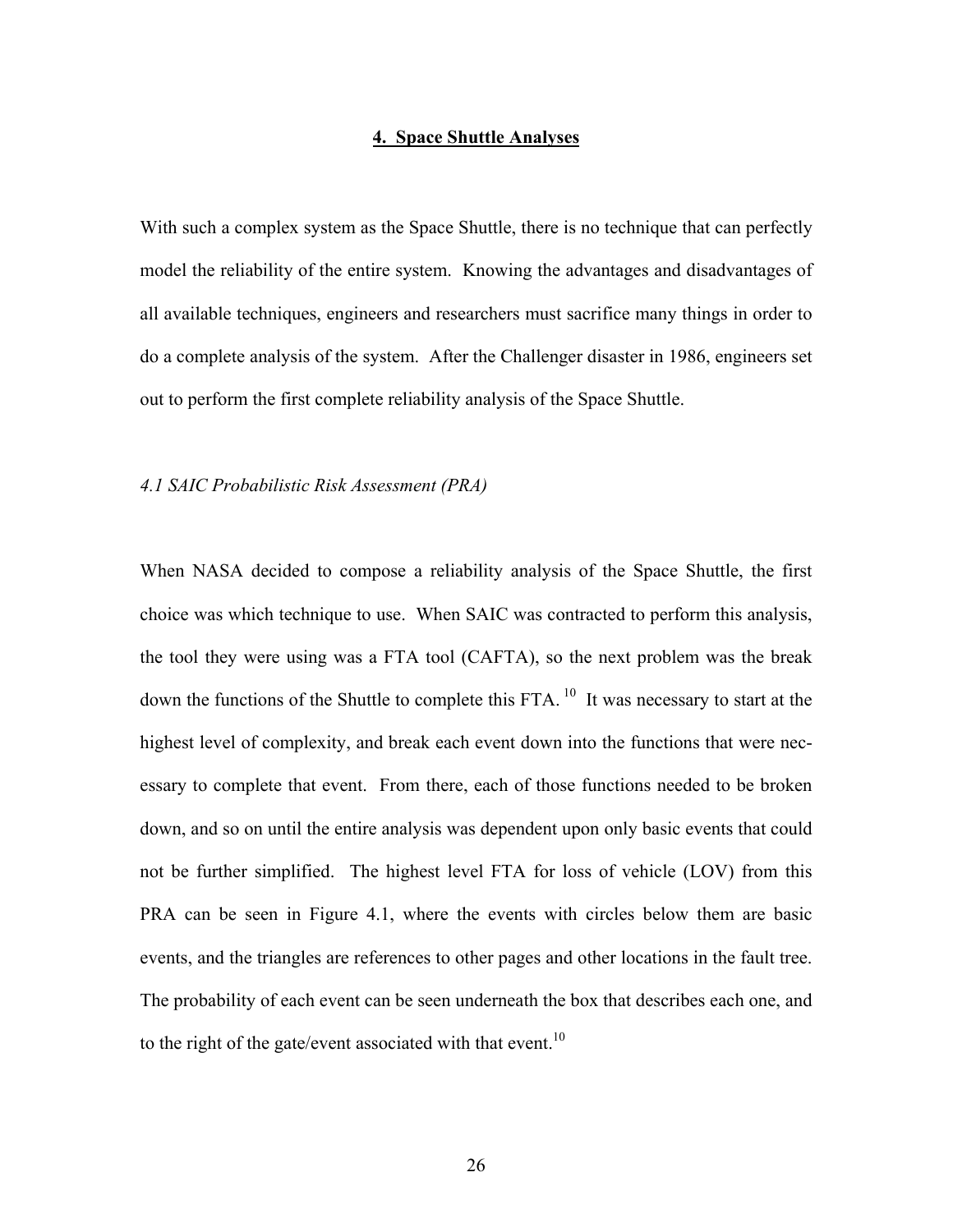

Figure 4.1 – The top event and some subsequent high level events of the LOV PRA completed by SAIC.<sup>10</sup>

Once the basic events had all been identified, it was necessary to come up with failure probabilities for each of these events. This in itself was probably the most difficult part of the compilation of the fault tree. Since there had been so few flights of the Space Shuttle to this point, there was no way that these probabilities could be determined merely from flight data. Therefore it was necessary to go back to a lot of the test data involved with the design and certification of all of the systems of the Space Shuttle. In addition, a lot of theoretical concepts had to be applied in order to predict what the failure rates, probabilities and characteristics of many components would be. Another difficulty that has been brought to the attention of many with the recent Columbia disaster is the identification and modeling involved with the many interactions that occur throughout a flight. Not only are there several interactions and dependencies between individual components of the Space Shuttle, but between different systems as well. When compiling the PRA, SAIC not only had to take these into account, but somehow approximate the effects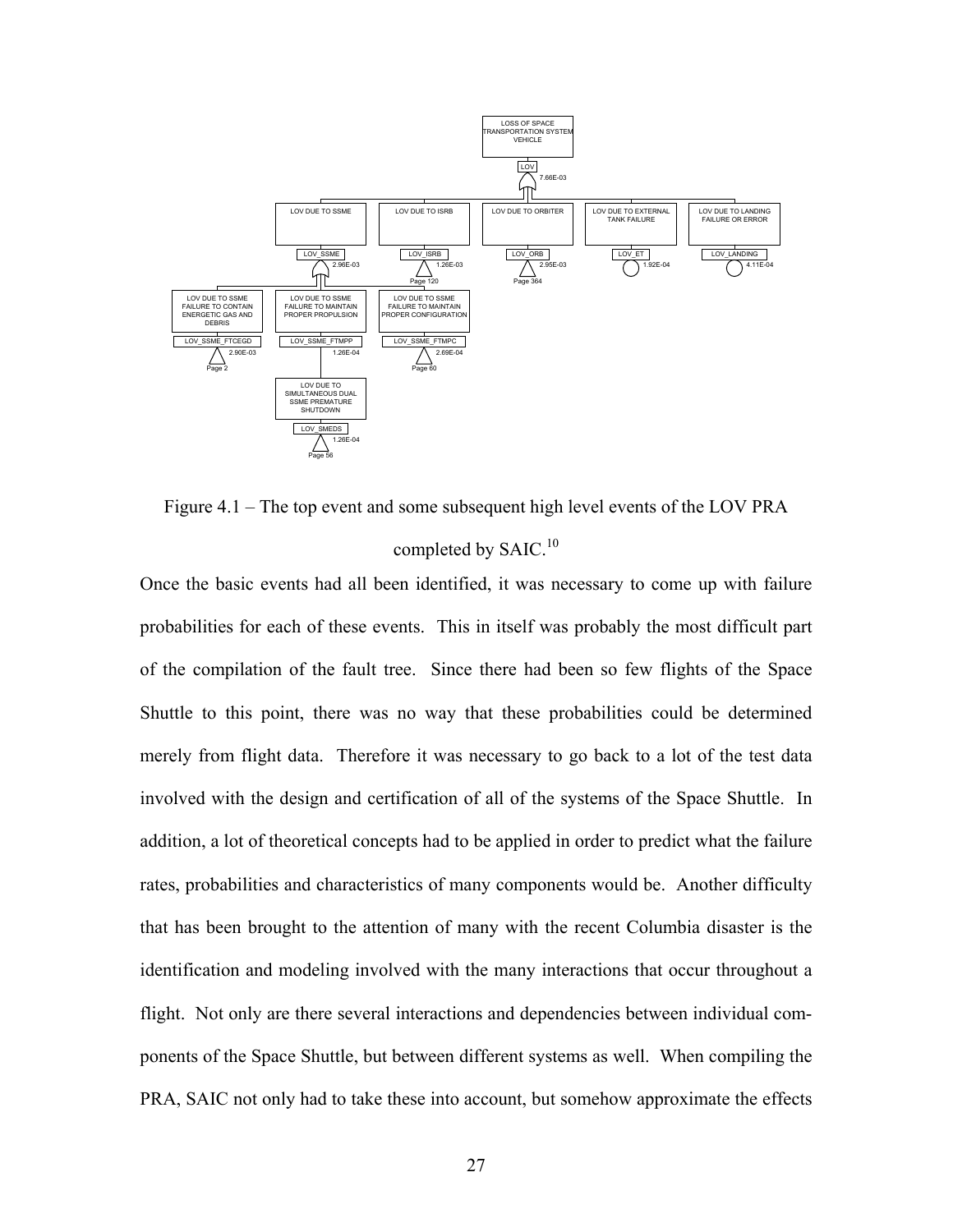of each interaction and model them using a method (FTA) that does not do the best job of modeling dependent events.<sup>10</sup>

#### *4.2 Relex FTA (Georgia Tech Assessment)*

Considering the size and scale of the PRA performed by SAIC, it was unfortunately not possible to attempt to reproduce the entire analysis using any method. Once this conclusion was reached, it was decided that a smaller, less detailed analysis would be done on the probability of LOV. Given more time, and the full version of the software used (Relex), a complete model of LOV would have been possible. The top levels of a fault tree were identified, and the reliability analysis tool Relex was used to create this fault tree. Values for probability of failure were then taken from the previously completed PRA to use in this analysis as constant failure probabilities.

For the first model assessed for the current research, the LOV was only broken down to a third level of detail, and the analysis was performed using previously obtained values. The results were then compared with the overall LOV probability determined in the SAIC PRA. This was the first time that the PRA was called into question, since the values input into the Relex model were being taken directly from that PRA, and the value for LOV obtained in the Relex model was different from that in the PRA. At this point the PRA was further reviewed, and a few parts of the model were identified that seemed to have major discrepancies. One specific portion of the fault tree that identified to be concentrated on later was the part that modeled the SSME failure probability. It could be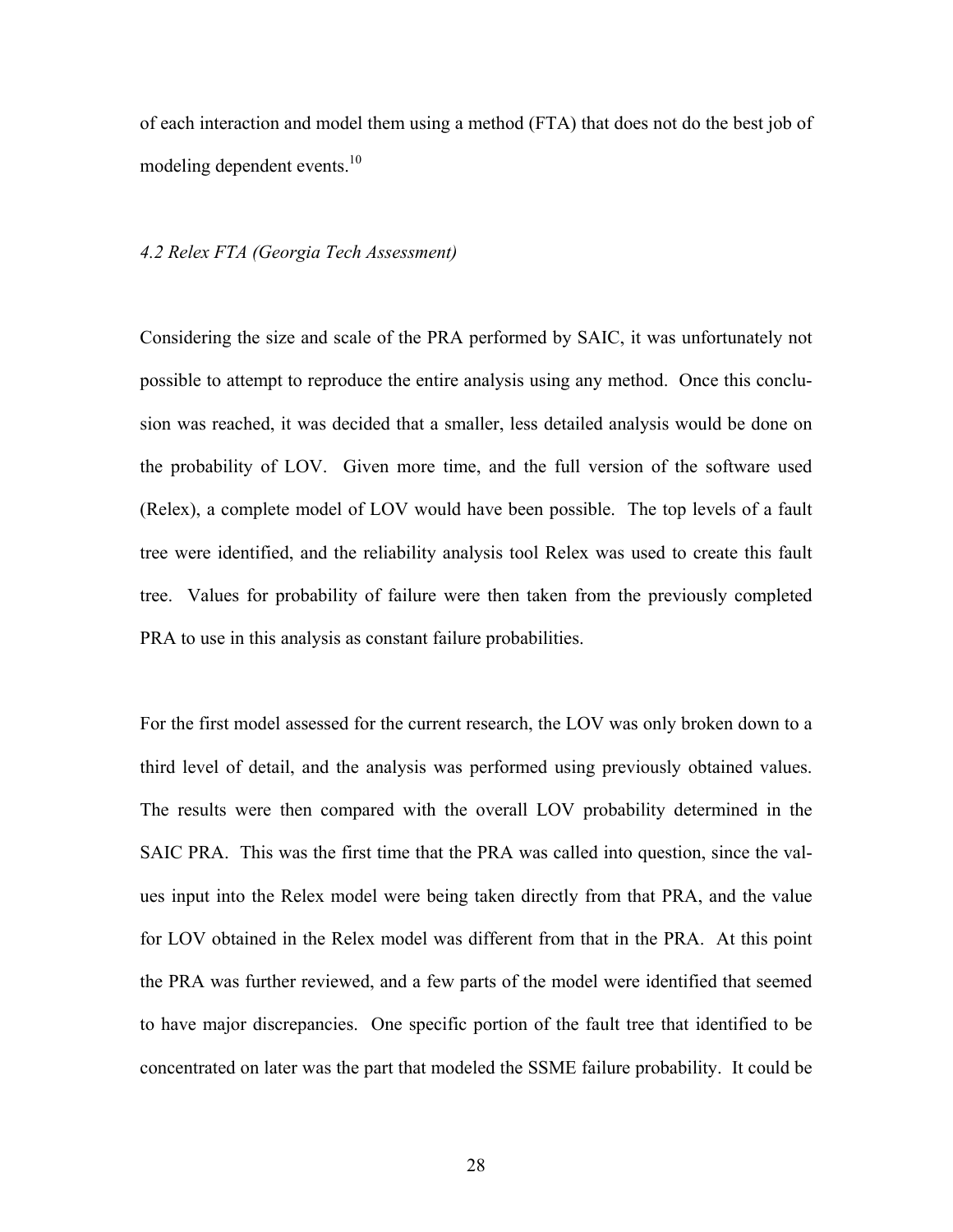seen just by looking at the input and output values that there had been something that made the results inaccurate. There were many possible explanations for this that would later be looked into, but from this observation it was decided that the SSME was one system within the original fault tree that should be further analyzed. After further examination of the PRA, the auxiliary power unit (APU) was identified as another system that would be remodeled using Relex, primarily since it had been previously identified as a major risk contributor in the overall LOV of the Shuttle. In addition, another LOV analysis was completed with the reanalyzed SSME values used instead of those provided in the original PRA.



Figure 4.2 – Three-level Relex fault tree of LOV for the Space Shuttle.

With the three-level model, the value obtained for LOV was  $8.09x10^{-3}$  or 1 in 124 flights, which is 5.6% larger than the  $7.66x10^{-3}$  value (or 1/131 flights) that was obtained in the PRA. (All of these values can be seen in Table 4.1.) This fault tree can be seen in Figure 4.2. Then another model was created using another level of detail in the SSME portion of the fault tree, and LOV was calculated again. The value that resulted for LOV was a probability of  $9.11x10^{-3}$  (1/110 flights), which is a total of 18.9% larger than the PRA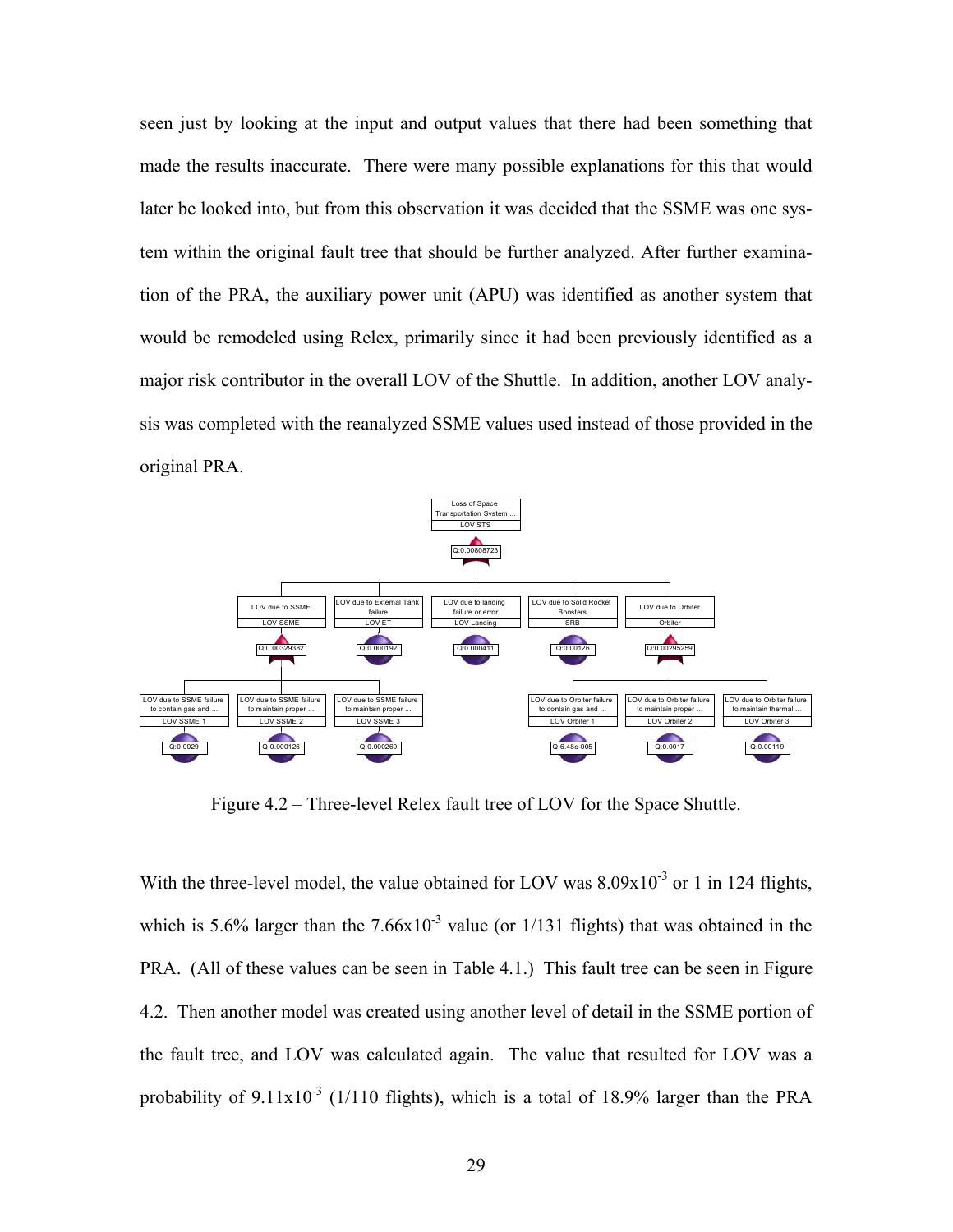value. This fault tree is illustrated in Figure 4.3. This primarily implies that there is a problem with the analysis done in the PRA. However, a conclusion that can be hypothesized from this result that may be much more meaningful is that with the addition of more



Figure 4.3 – LOV Relex fault tree with added detail under LOV due to SSME.

and more detail to a new model, there will be more and more of a discrepancy between the original PRA values and a more accurate fault tree model. A plot of the difference in top level probability versus level of detail of the model is shown in Figure 4.4, with the xaxis being the LOV probability obtained in the PRA. This is something that can easily be further investigated with the addition of more detail to the model. Unfortunately the demonstration version of Relex used for these analyses limited the size of the model created, and therefore this could not be further analyzed using this fault tree tool.

The discrepancies seen in the SSME portion of the model made it a natural candidate for one of the individual systems to be looked at. It was identified when the probabilities of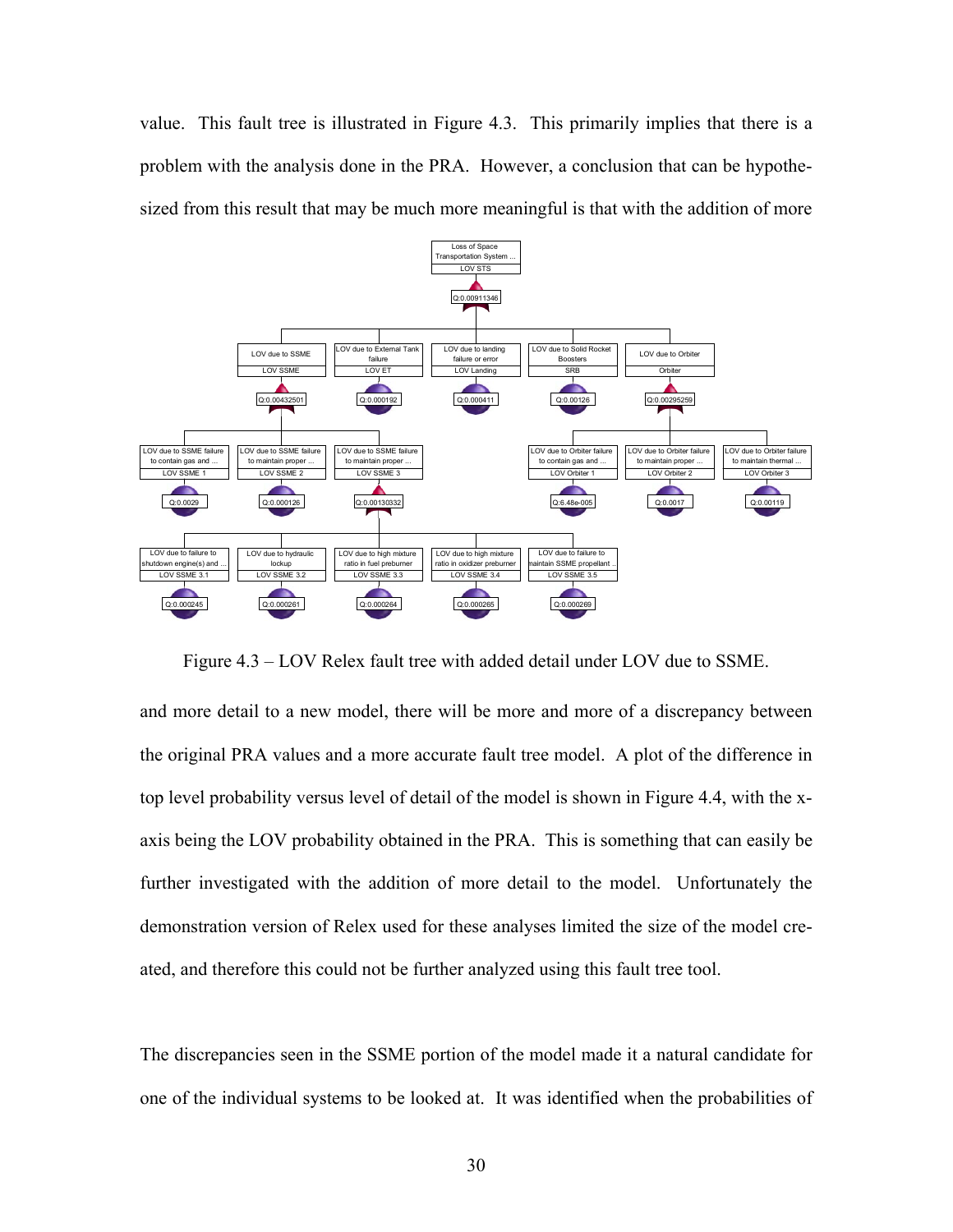the five third level events within LOV due to SSME failure to maintain proper configuration, which all had relatively similar probabilities, were noticed to be just slightly less probable than the top level event. For instance, the theory behind FTA shows that for an



**Top Event Probability vs. Level of Detail**

Figure 4.4 – Plot of top event probability versus level of detail.

 "OR" gate with two events below it (in this case we will call them "A" and "B") the probability would be the equivalent of the union of those two events (assuming independence):

$$
P(top level event) = P(A) + P(B) - P(A)*P(B)
$$

Therefore, simply by using the two most likely third level events within this tree, the probability of the second level event would be  $5.34x10^{-4}$ , much lower than its actual value, but already significantly larger than the  $2.69x10^{-4}$  it is given in the original PRA. The top level of the LOV due to SSME failure fault tree was one of the second level events for the overall LOV model. The model was then broken down with that event as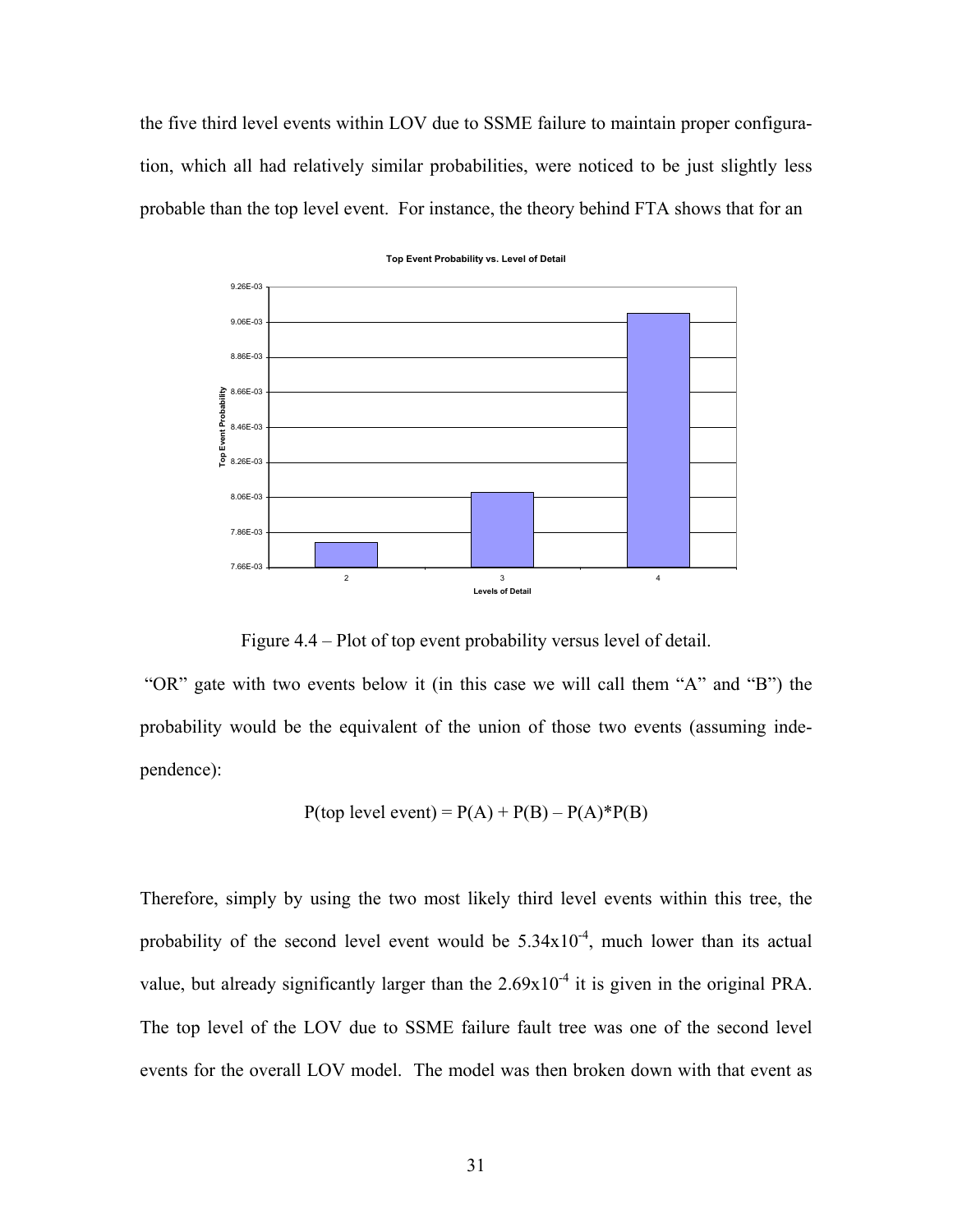the top event, and probabilities were input in the same was as the other fault trees. The result was a value for LOV due to SSME failure of  $4.71 \times 10^{-3}$  (1/212), as compared to the value in the PRA of  $2.96x10^{-3}$  (1/338), which is an incredible overall increase of 59.1%. The Relex fault tree of SSME failure can be seen in Figure 4.5, and the corresponding fault trees for LOV due to SSME failure to maintain proper configuration and LOV due to SSME failure to contain energetic gas and debris from the SAIC PRA can be seen in Figures 4.6 and 4.7 respectively. A larger image of this Relex fault tree can be more easily viewed in Appendix A. One observation that was made concerning this portion of the fault tree was how close many of the values were underneath the gate representing LOV due to SSME failure to maintain proper configuration. If this correlation can be found in other locations of the fault tree it would help to determine the reason for the inaccuracies of the original PRA.



Figure 4.5 – Relex fault tree of LOV due to SSME.

The other system that was modeled was the APU hydrazine turbine overspeed and hub failure, which is located within the LOV due to Orbiter portion of the fault tree as seen in Figure 4.9. The value obtained in the PRA for this probability is  $6.18 \times 10^{-5}$  (1/16181). However, when the fault tree was comprised in Relex (as seen in Figure 4.8), using the same values for this three level model, the top event of LOV due to APU failure to con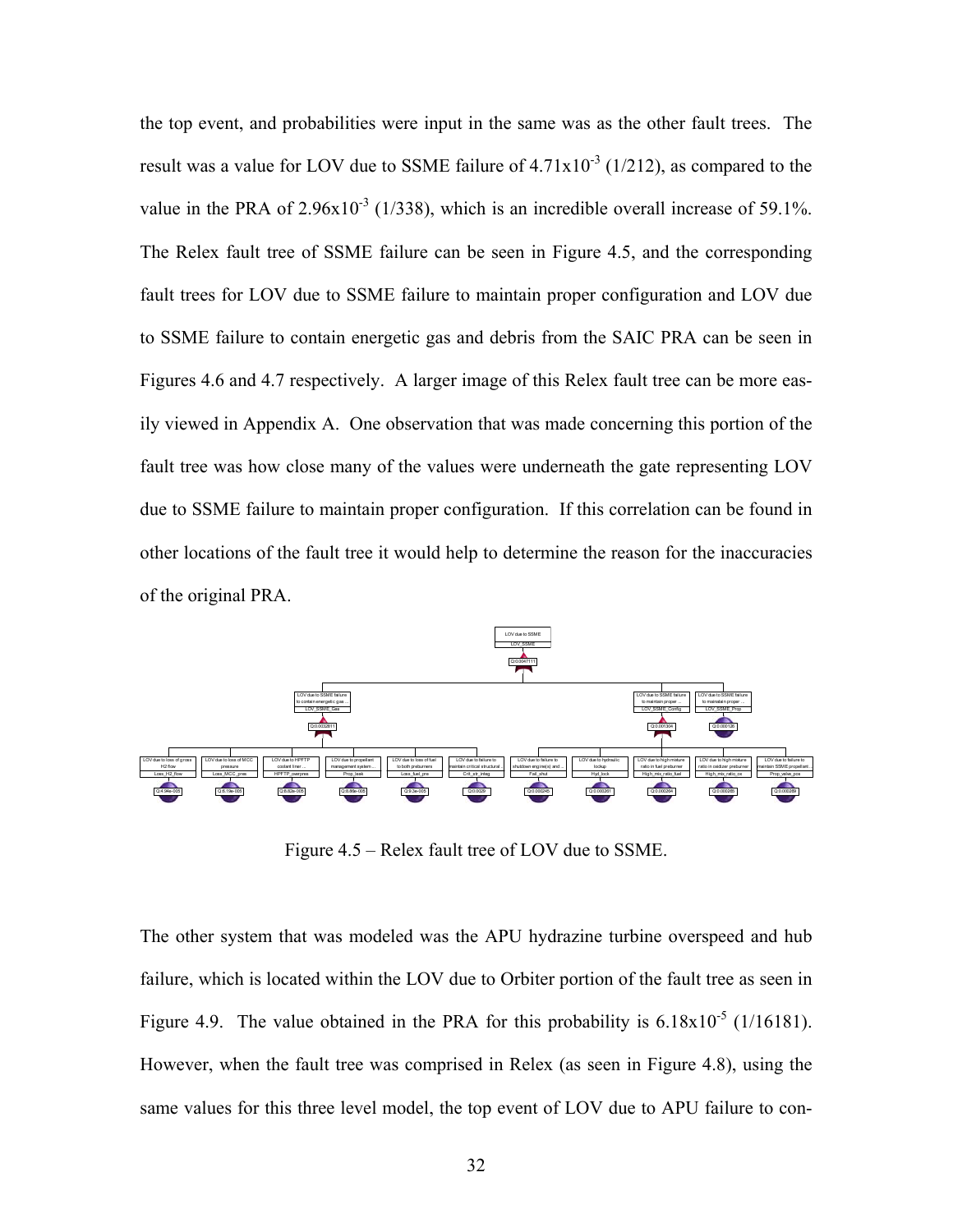tain energetic gas and debris occurred with a probability of  $6.76x10^{-5}$  (1/14793). This is a difference of 9.4%, and once again would contribute to an even larger difference for the overall LOV probability if it were to be included in the model for LOV.



Figure 4.6 – LOV due to SSME failure to maintain proper configuration portion of PRA



Figure 4.7 – LOV due to SSME failure to contain energetic gas and debris portion of

PRA fault tree.<sup>10</sup>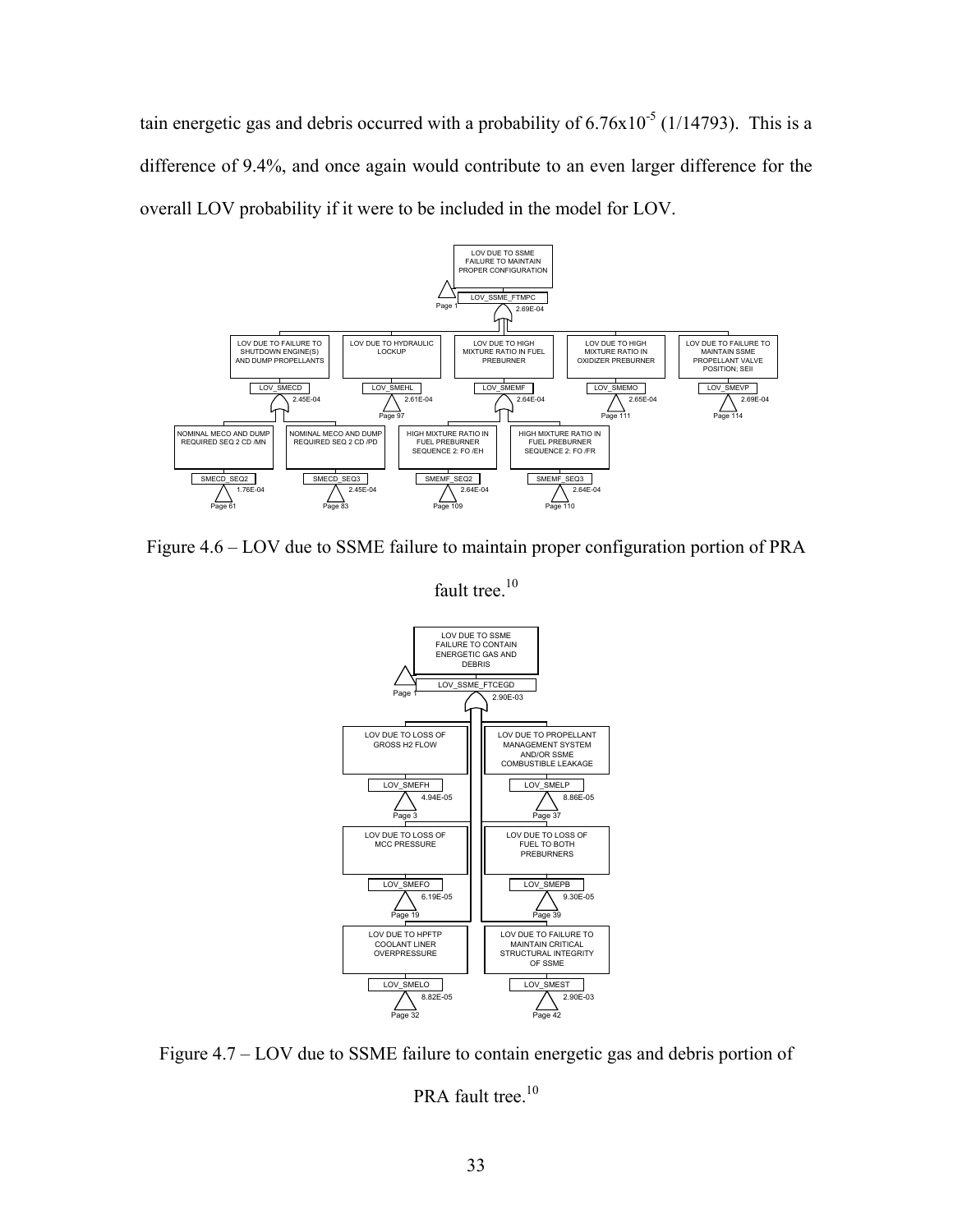

Figure 4.8 – Relex FTA of LOV due to APU failure to contain energetic gas and debris.



Figure 4.9 – All four parts of the PRA fault tree associated with APU hydrazine turbine

overspeed and hub failure.<sup>10</sup>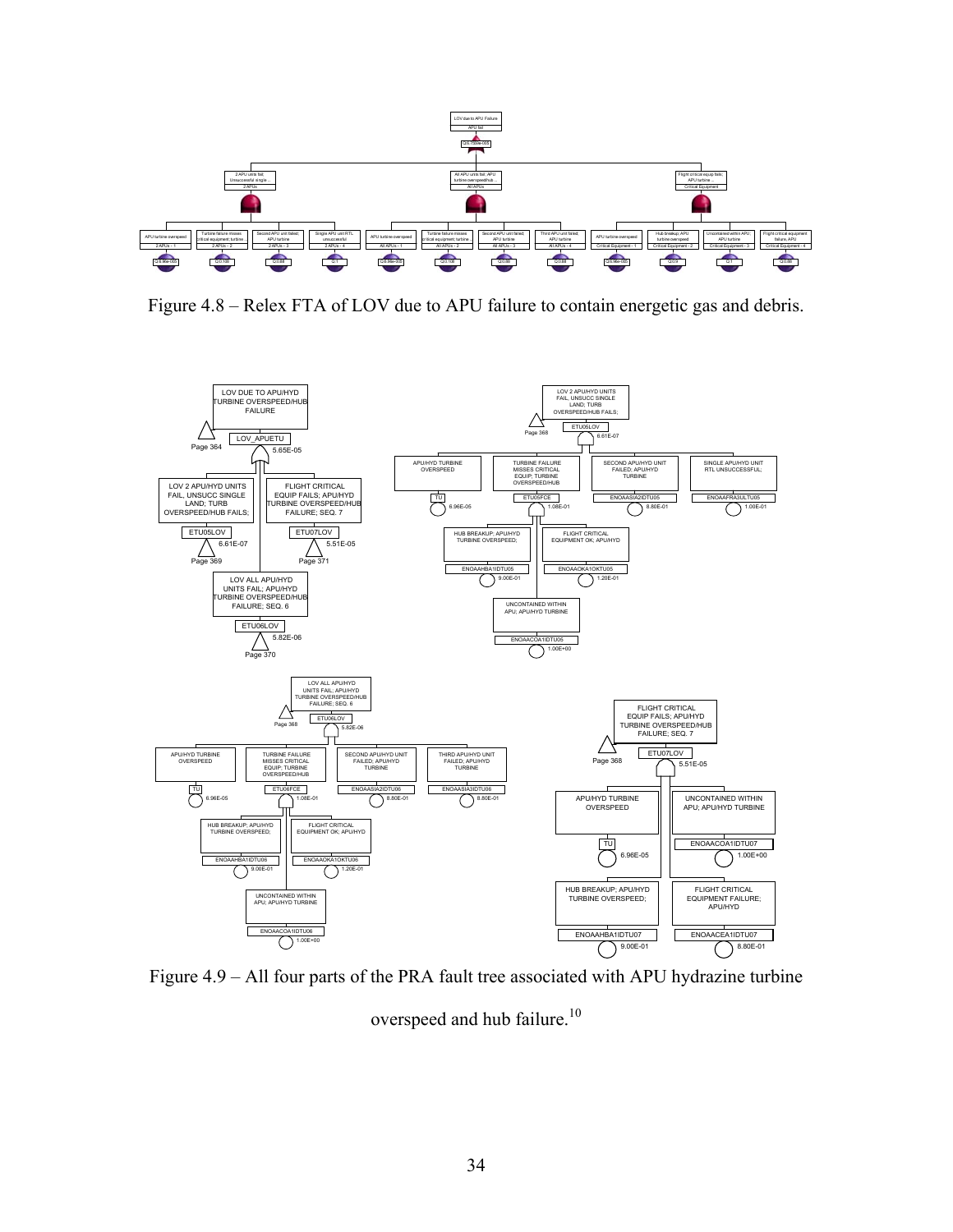With all of the discrepancies encountered throughout this study, the most likely explanation would be that the software used for the PRA (CAFTA) used approximations to decrease computation time. However, these compiling approximations, although typically small and sometimes even insignificant for many cases, have proven here to be large enough to make the model much less accurate than initially considered.

#### *4.3 BlockSim RBD*

The tool used to create and perform the RBD analyses of systems as well as the overall LOV probability of the Space Shuttle is called BlockSim. BlockSim was first used to create an RBD of the overall LOV, once again using the inputs from the PRA done by SAIC. The same level of detail was used for each model, in order to ensure accuracy when comparing the results of the different models, and the BlockSim RBD modeling LOV can be seen in Figure 4.10. The result of the overall LOV was a failure probability of  $8.1x10^{-3}$ , which is the same result gained by use of the Relex analysis. This is what was expected, considering that both FTA and RBD are based on the same logic principles.

BlockSim was then used to model the failure of the SSME as a RBD. Since all of the events within the SSME system fault tree that had been modeled were related through "OR" gates, all of the events could simply connected in series in any order to form the RBD. Therefore, all of the third level events (which is the same level of detail used in the fault tree) were connected in series, at which point the probabilities were taken from the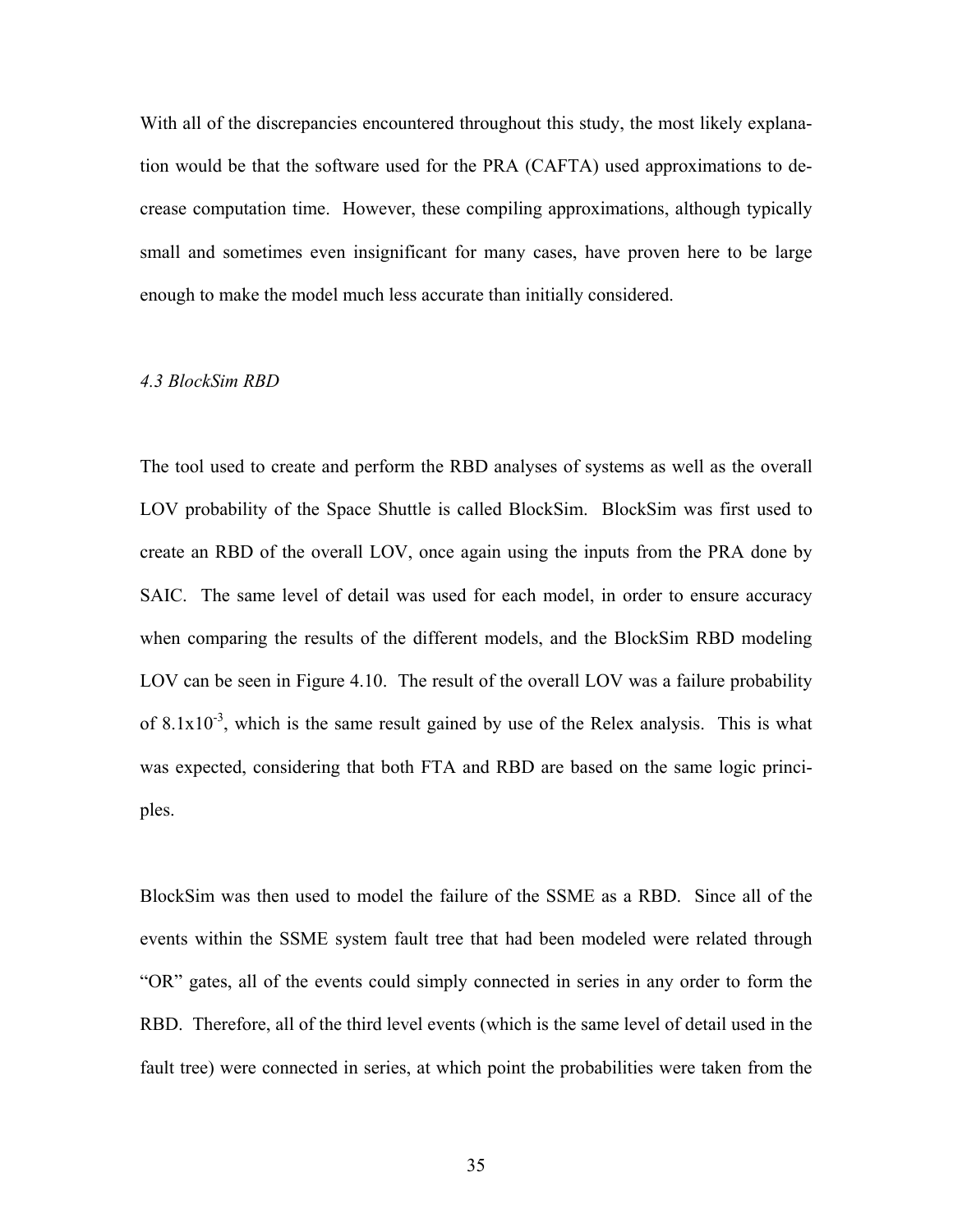PRA and the analysis was completed. This RBD is shown in Figure 4.11. The result was a probability of failure of  $4.7x10^{-3}$ , which is once again identical to the probability gained through FTA.



Figure 4.10 – BlockSim RBD of three-level LOV.



Figure 4.11 – BlockSim RBD of LOV due to SSME.

In order to create a RBD to model APU hydrazine turbine overspeed and hub failure, it involved more than just putting all of the events in series. Since there are three "AND" gates in the FTA (for this level of detail) of this system, the model was created as a series of three sets of four parallel events, because in each case all four events would need to occur to have that particular failure. The RBD representing this model is illustrated in Figure 4.12. The probability of APU hydrazine turbine overspeed and hub failure at-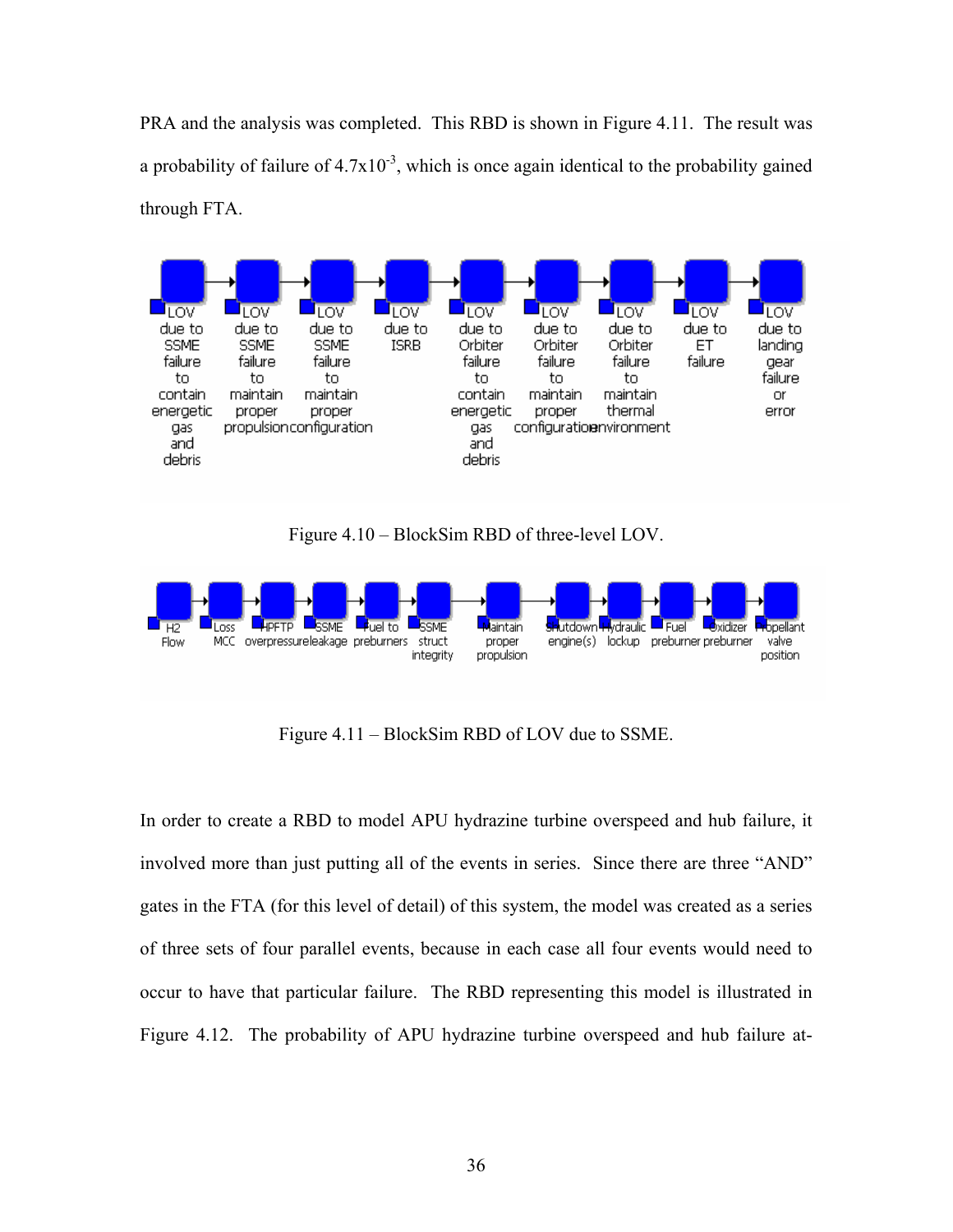tained from this RBD is  $6.76x10^{-5}$ , which is once again identical to the results of the associated fault tree as was expected.



Figure 4.12 – BlockSim RBD of APU hydrazine turbine overspeed and hub failure.

| Model (Lev-<br>els of Detail)                                  | Top Event<br>Probability<br>(Relex) | Top Event<br><b>Failure Rate</b><br>(Relex) | Top Event<br>Probability<br>(BlockSim) | Top Event<br><b>Failure Rate</b><br>(BlockSim) | Top Event<br>Probability<br>(PRA) | Top Event<br>Failure<br>Rate (PRA) | Relative In-<br>crease as com-<br>pared to PRA |
|----------------------------------------------------------------|-------------------------------------|---------------------------------------------|----------------------------------------|------------------------------------------------|-----------------------------------|------------------------------------|------------------------------------------------|
| LOV(2)                                                         | 7.80E-03                            | 1/128                                       | 7.80E-03                               | 1/128                                          | 7.66E-03                          | 1/131                              | 1.8%                                           |
| LOV(3)                                                         | 8.09E-03                            | 1/124                                       | 8.09E-03                               | 1/124                                          | 7.66E-03                          | 1/131                              | $5.6\%$                                        |
| LOV(4)                                                         | 9.11E-03                            | 1/110                                       | 9.11E-03                               | 1/110                                          | 7.66E-03                          | 1/131                              | 18.9%                                          |
| LOV due to<br>SSME(3)                                          | 4.71E-03                            | 1/212                                       | 4.71E-03                               | 1/212                                          | 2.96E-03                          | 1/338                              | 59.1%                                          |
| APU hydra-<br>zine turbine<br>overspeed and<br>hub failure (3) | 6.76E-05                            | 1/14792                                     | 6.76E-05                               | 1/14792                                        | 6.18E-05                          | 1/16181                            | 9.4%                                           |

Table 4.1 – Comparison of Reliability Analysis Techniques.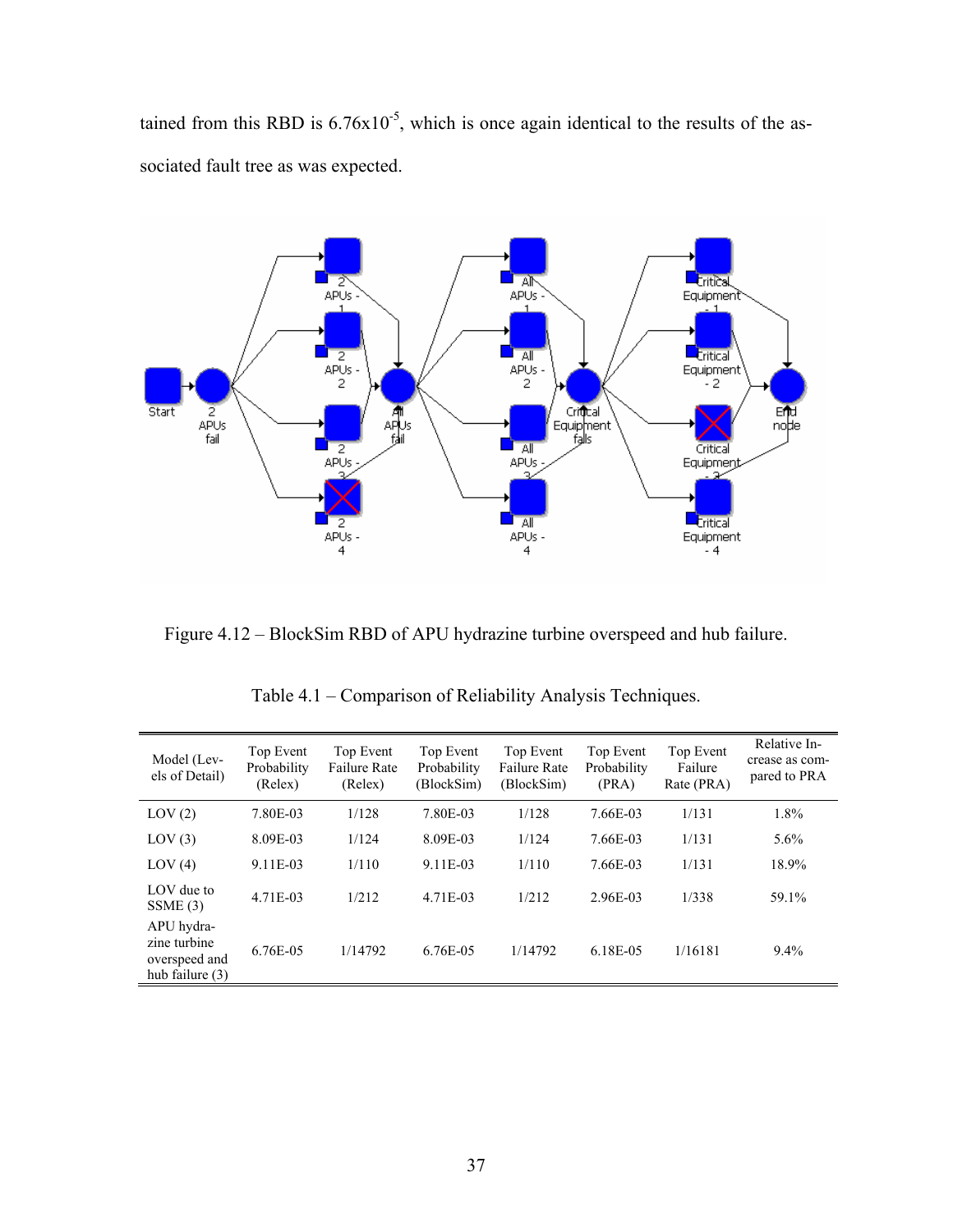# **5. Conclusions**

The most popular technique being used today for quantitative reliability analysis in aerospace engineering is by far FTA. However, it has been argued by many that RBD is a better technique, while just as accurate as FTA. One of the largest points in this argument is that FTA and RBD are based on the same principles of probability, but that RBD is capable of modeling more complicated situations. For instance, an example often used is the "bridge gate" in RBD, which cannot be simply modeled in FTA without some sort of repetitive model representing all of the minimum cut sets. Figure 5.1 shows a simple RBD with a bridge structure, and Figure 5.2 shows the fault tree that would represent the same model. With that in mind, if the same system is modeled in both FTA and RBD, the results of the analysis should be identical in both methods. This phenomenon can be seen by comparing the results of the models completed in both Relex and BlockSim. Therefore if the comparison were merely based on accuracy of the models, both methods would be seen as the same.



Figure 5.1 – Bridge structure RBD.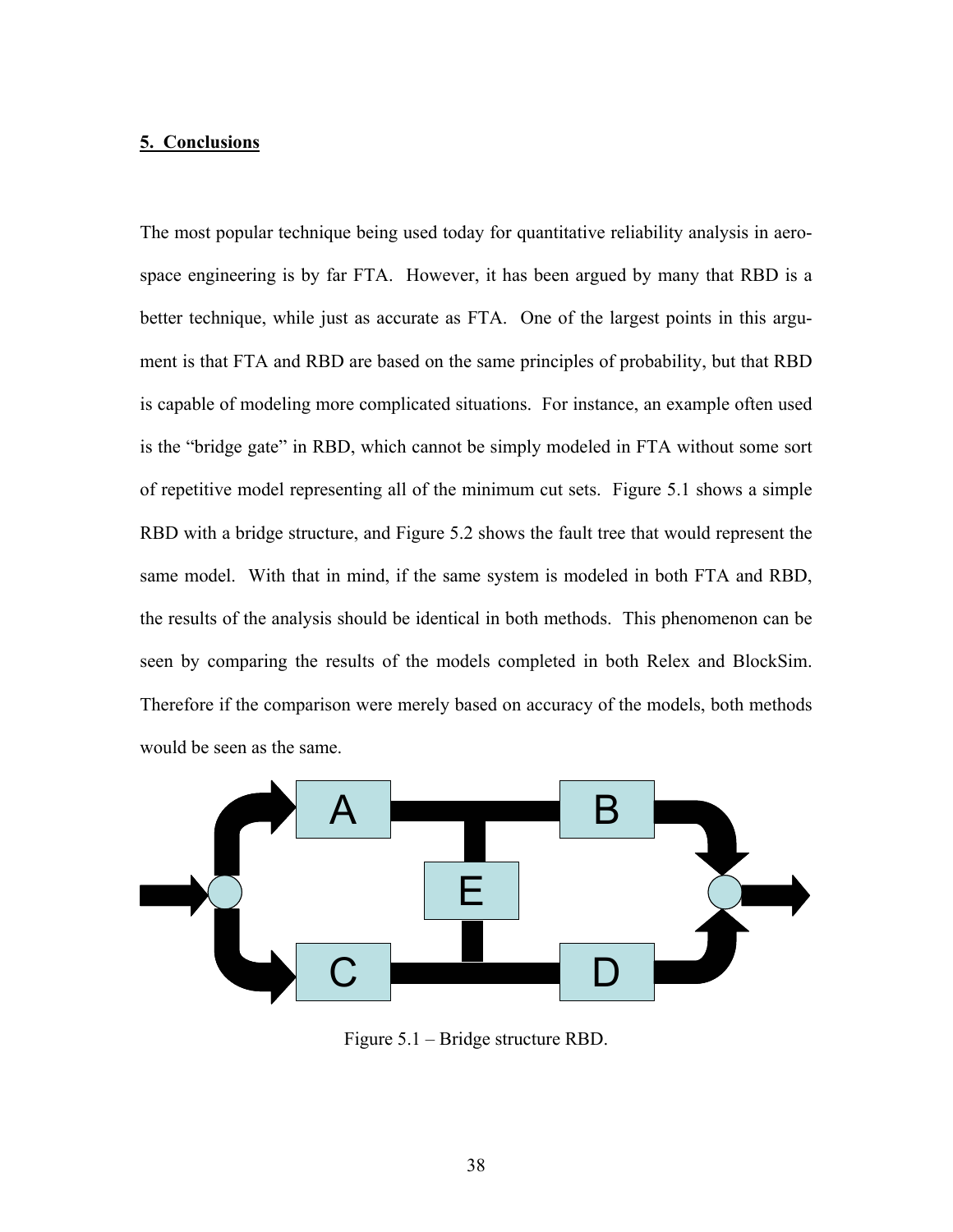Unfortunately there was not sufficient means to create large models in order to compare the analysis times required for each. In addition, those might vary according to the tool used in order to perform each analysis, and would not be specific to each analysis technique. Since the results of the same system being modeled in these two methods do not vary, the process of compiling the models and working with them prior to analysis must be considered for comparison.



Figure 5.2 – Necessary FTA of a bridge structure.

One consideration was how convenient and easy the models would be to create. It was originally hypothesized that the RBD model would be the simplest model to create, since in most cases (especially in modeling the Space Shuttle which has very little redundancy at these high levels) the events would just have to be put in series and defined just as they are in FTA. The surprising conclusion here is that it is the simplicity of this model that makes it somewhat difficult to work with. One of the benefits of the fault tree that was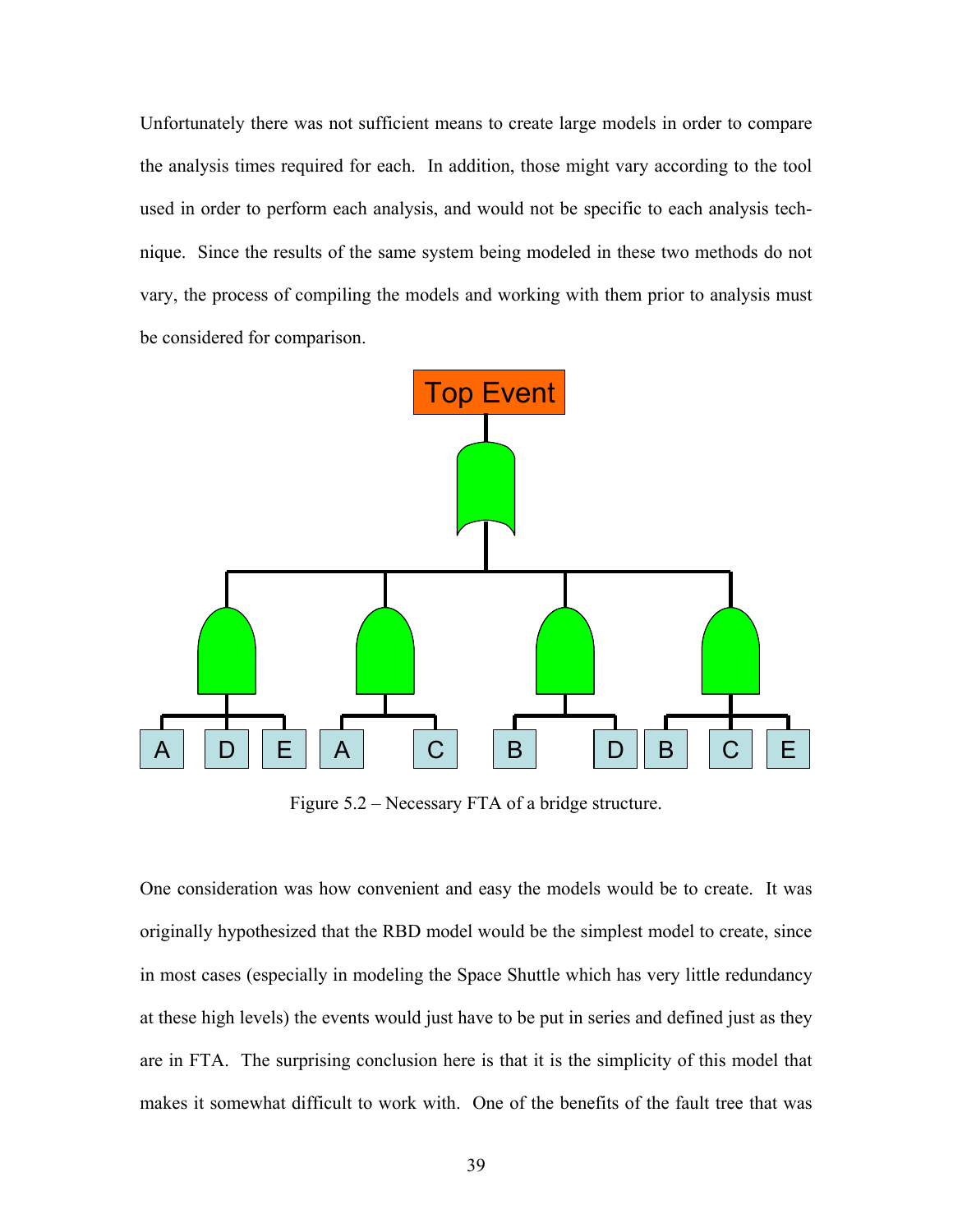not previously considered is the inherent organization that comes with the creation of a fault tree. The process of creating such a top-down approach model helps to organize all of the events much more than if the same model is created in a bottom-up approach such as RBD. It becomes much easier to find a specific event in a model, or trace the effects of a given event when the model has been broken down from a system level all the way to the component level (and sometimes even to more detail). However, when the outcome of a model is obtained merely by listing every basic event it is very hard to follow and stay aware of which events have already been added when first creating the model.

Another benefit of FTA is that when analyzing a complicated model, one can obtain the probabilities associated with failure of a subsystem within that model without creating an entirely new model for it. If a complex system is being considered, the failure probability of any subsystem within the model must be calculated in order to then be used in calculation of the failure probability of the next level up from that. However, in RBD the subsystems are not necessarily identified, and since it is merely the accumulation of all of the basic events, in order to get the failure probability of a subsystem, one would need to create a new model to obtain this value. The only down side to this is that FTA must perform more calculations in order to get the system failure probability, and in a very large and complex model such as the one compiled to analyze the Space Shuttle, this can be a significant amount of analysis time. But since analysis techniques, as well as computer technology have come a long way in the last several years, this has become a less important factor to consider when deciding on which analysis technique to use.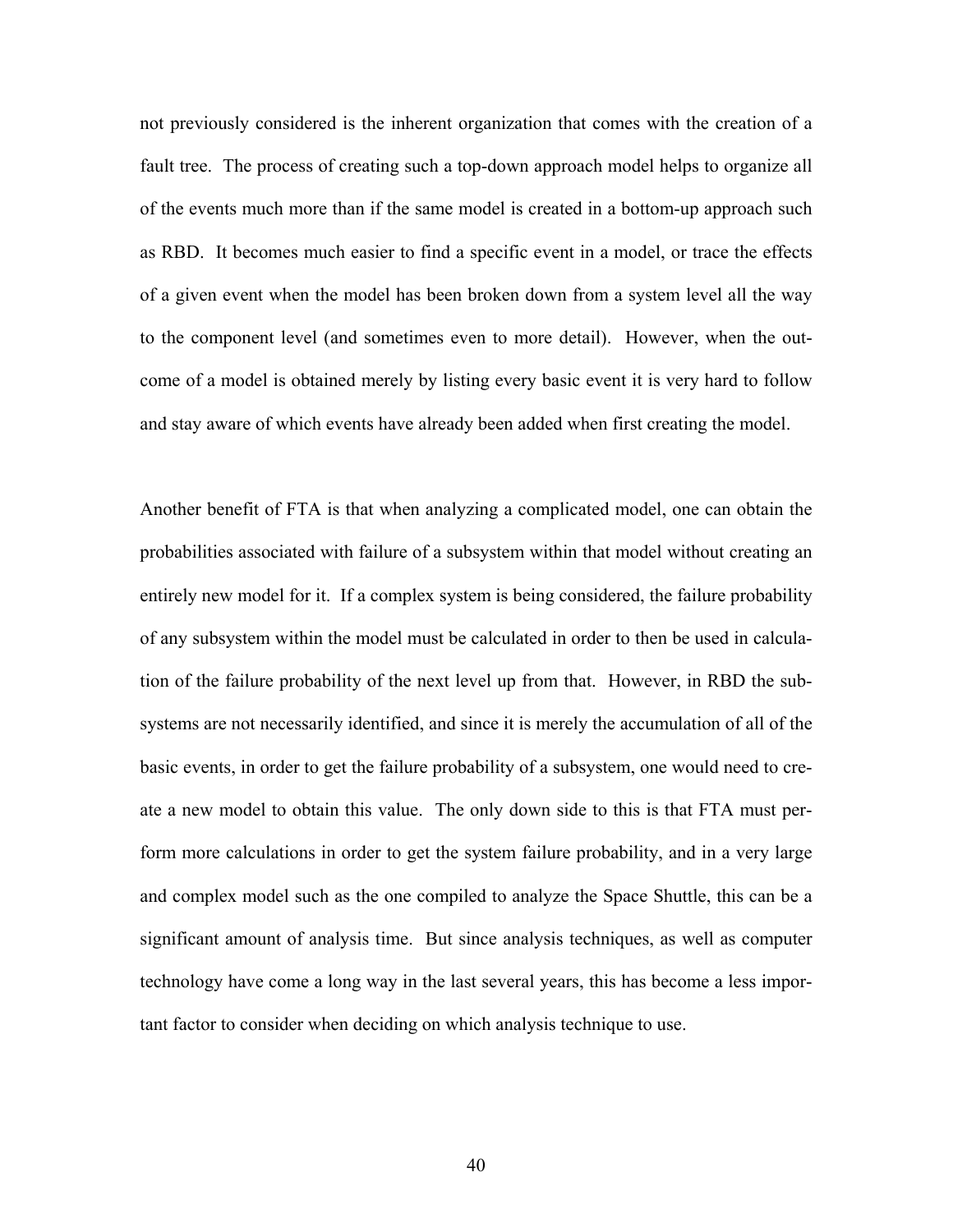The time it took to set up and execute the different models was also initially hypothesized to be a factor in which technique was better overall. However, through the completion of this work that factor has not come into play. The time to set up the same model in either a FTA software package or a RBD software package (assuming the user is an experienced one) is very similar. For the models created in this study, the time to set one up should be on the order of several hours to a day for an experienced user. This is the same for both software packages used. And due to the constant improvement of computation time of both software packages and computers in general, computation time for these models was on the order of seconds. Given, models of the size of the PRA would take significantly longer to compile and compute, but computation time should not be any different for the two techniques here, and the time to set up the same model in each should be comparable.

In summary, there are of course advantages and disadvantages to all methods being considered. There is no one analysis technique that is superior to all others for every case, and decisions on which technique is to be used to analyze a given system should always be made on a case by case basis. However, when it comes to a system that will not necessarily be modeled most accurately by a specific method, sometimes it is the user's needs and preferences that are responsible for this choice. Depending on the application of the results that are to be obtained, this may be the best way to choose an analysis method in some cases since the majority of the time involved in an analysis is the time associated with the compilation of the model.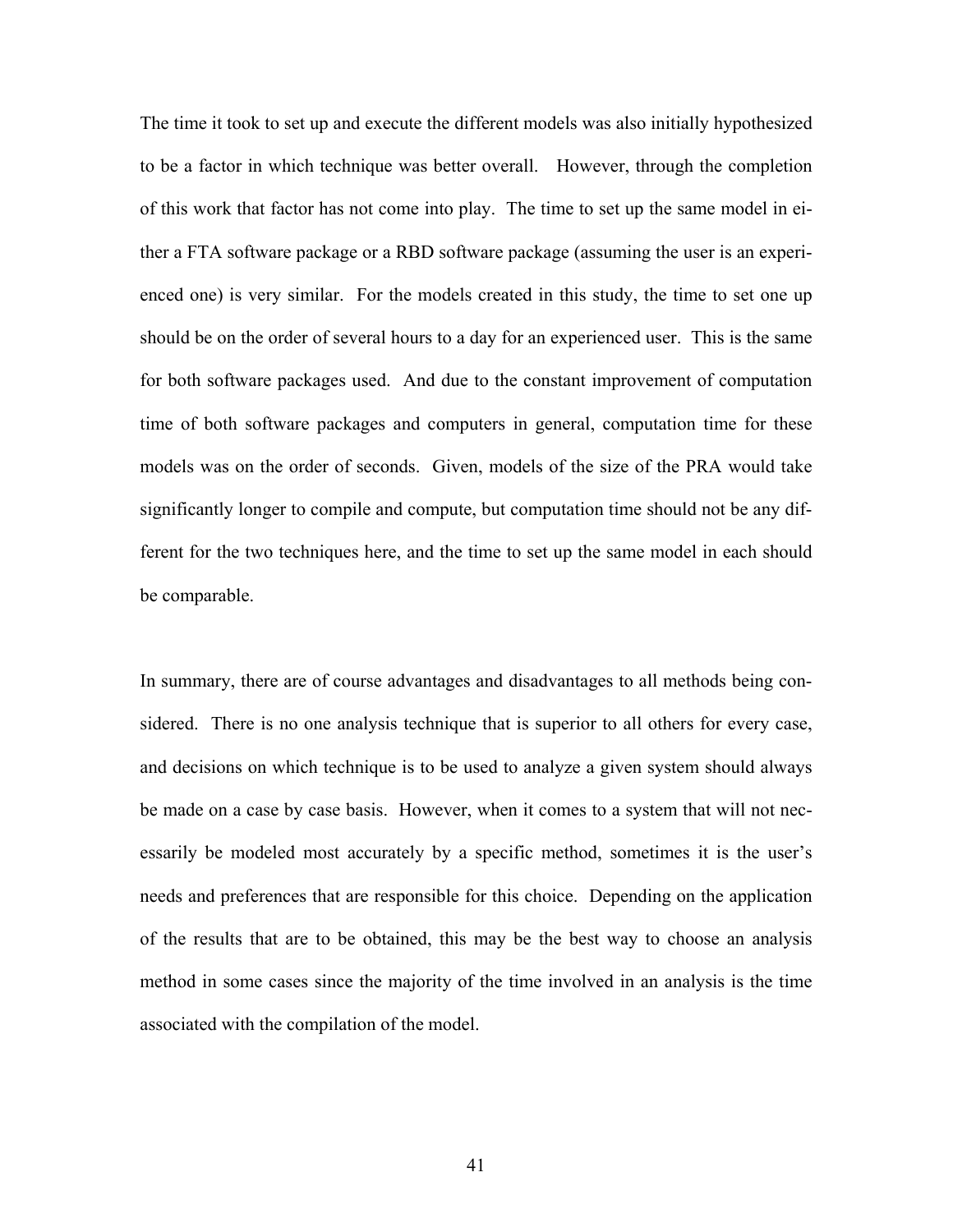# **Appendix A – Relex Fault Trees**



Relex fault tree of LOV with three levels of detail.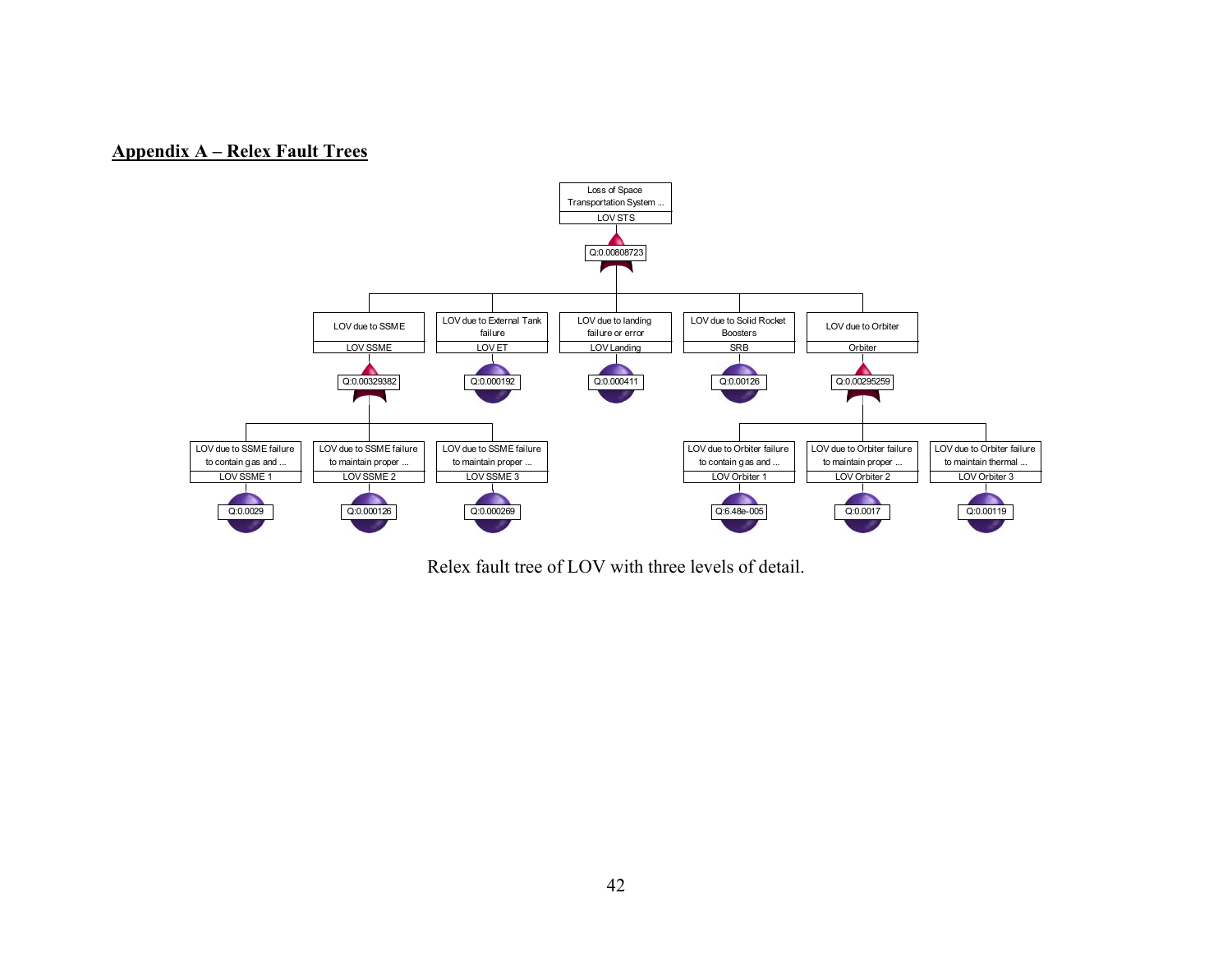

Relex fault tree of LOV with three levels of detail, and additional detail under LOV due to SSME failure to maintain

proper configuration.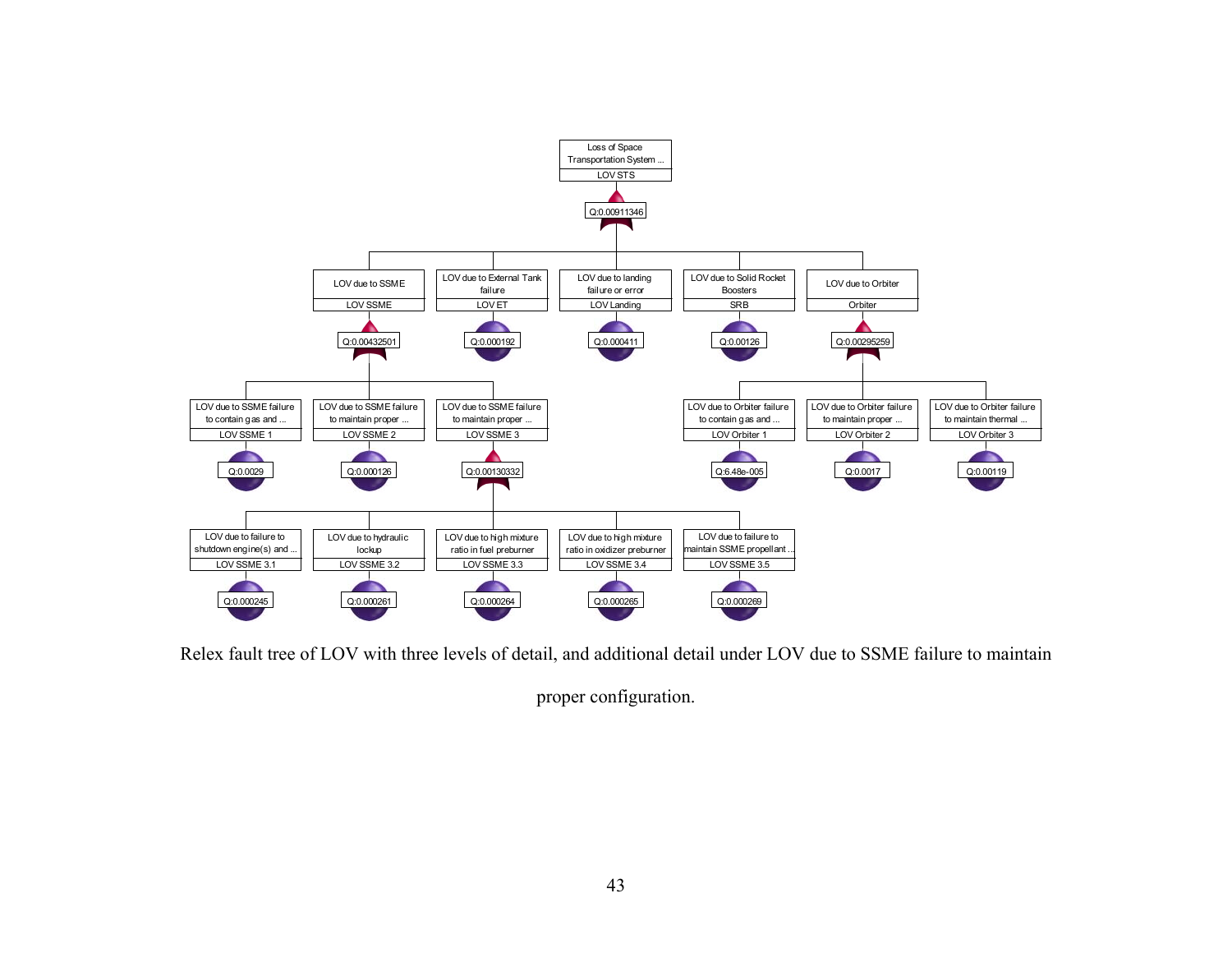

Relex fault tree of LOV due to SSME with three levels of detail.



Relex fault tree of APU hydrazine turbine overspeed and hub failure with three levels of detail.